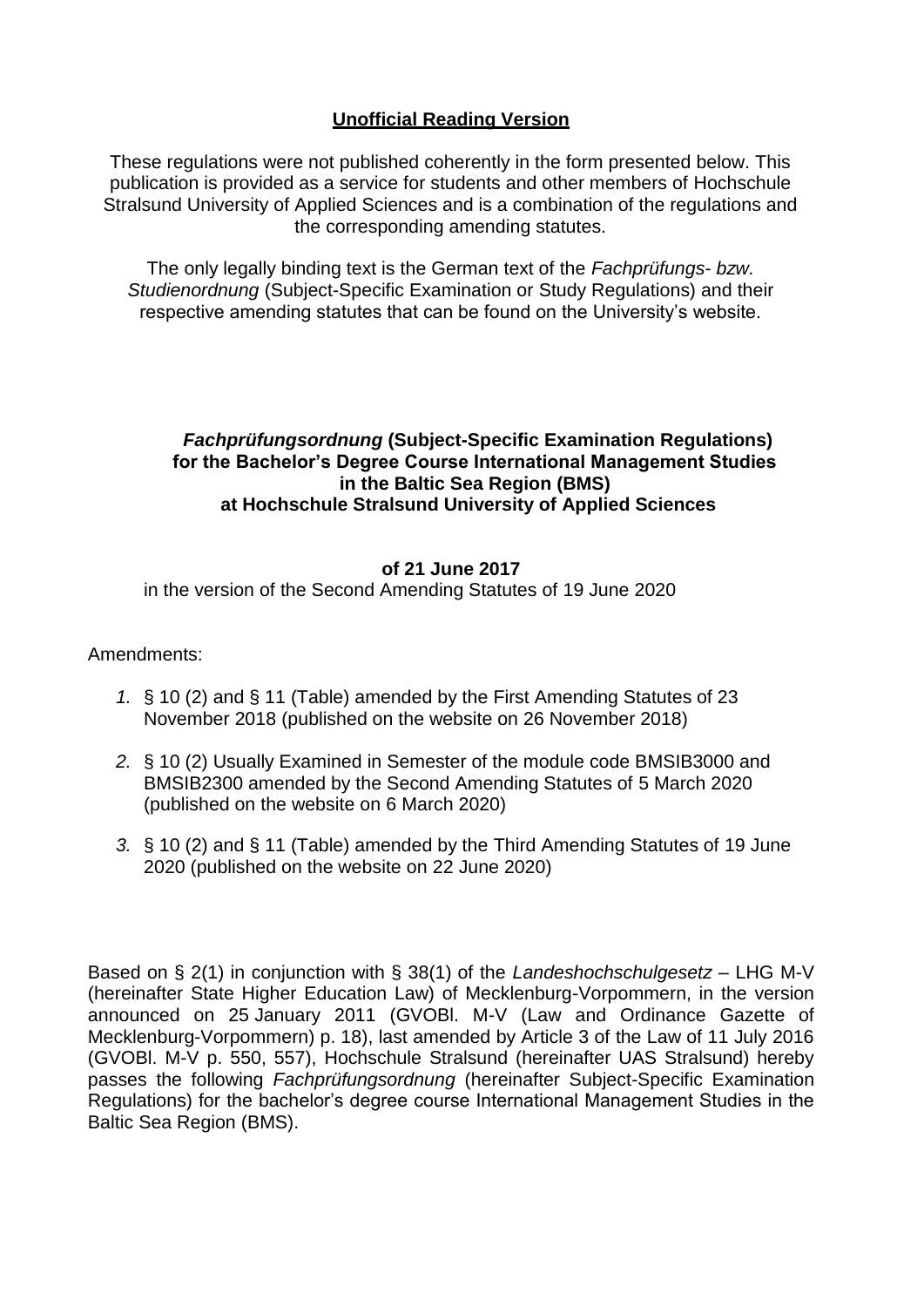## **Table of Contents**

| Part 1: Scope of Application, Study Requirements and Degree Structure  3              |  |
|---------------------------------------------------------------------------------------|--|
|                                                                                       |  |
|                                                                                       |  |
| § 10 Module Examinations, Requirements, Marking and ECTS Credits 8<br>for the Modules |  |
|                                                                                       |  |
|                                                                                       |  |
|                                                                                       |  |
|                                                                                       |  |
| <b>Appendix</b>                                                                       |  |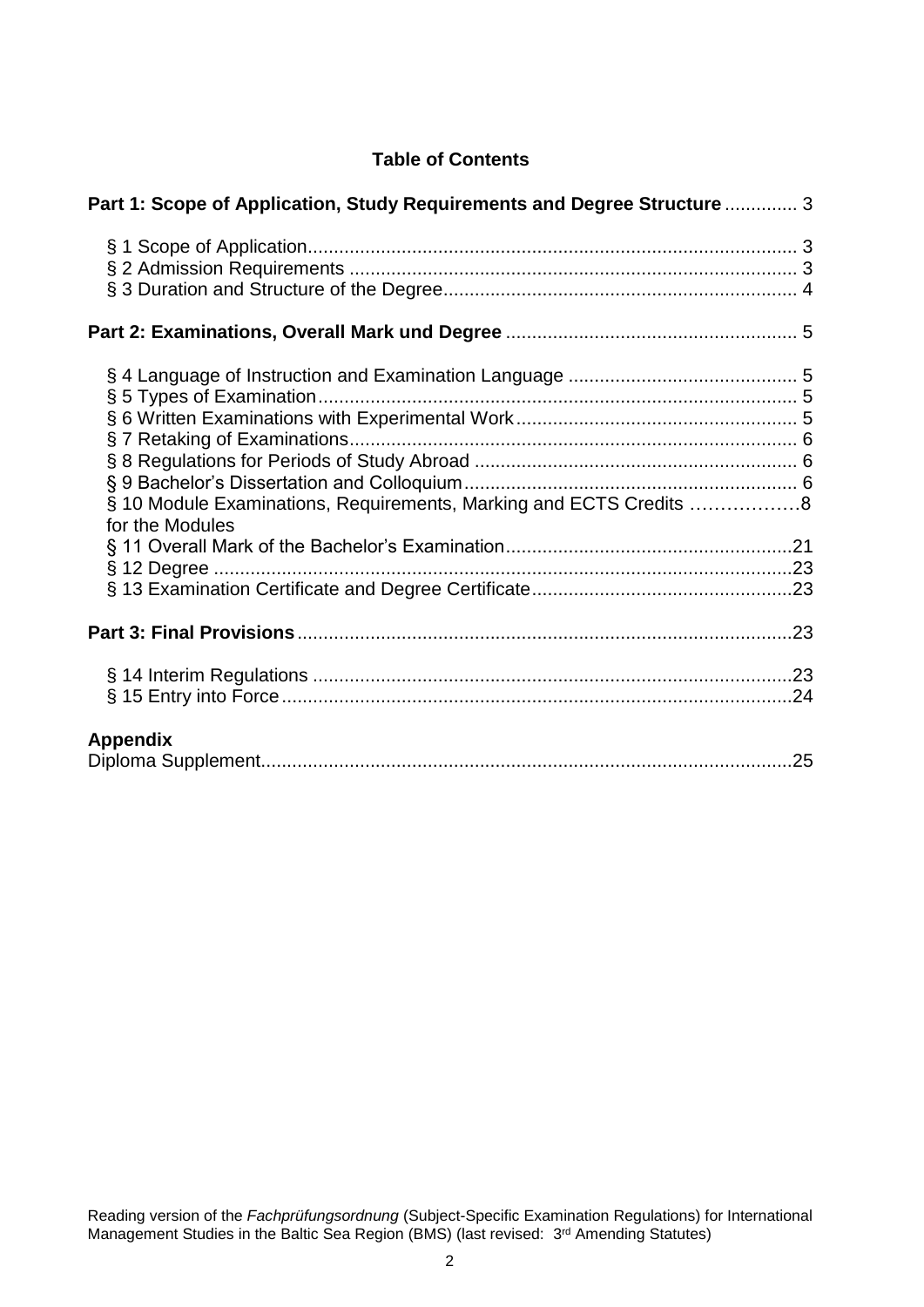## <span id="page-2-0"></span>**Part 1 Scope of Application, Study Requirements and Degree Structure**

## **§ 1 Scope of Application**

<span id="page-2-1"></span>These Subject-Specific Examination Regulations regulate the bachelor's degree course International Management Studies in the Baltic Sea Region (BMS). UAS Stralsund's *Rahmenprüfungsordnung* (hereinafter General Examination Regulations) of 24 October 2012 (Mitt.bl. BM M-V no. 12/2012, p. 1146), last amended by the Third Amending Statutes of UAS Stralsund's General Examination Regulations of 27 April 2017 (published on UAS Stralsund's website on 28 April 2017) will apply directly for all examination matters that are not covered by these regulations.

## **§ 2 Admission Requirements**

<span id="page-2-2"></span>(1) Admission to the bachelor's degree course International Management Studies in the Baltic Sea Region (BMS) is regulated by the State Higher Education Law. To gain admission, students must complete a period of work experience lasting 13 weeks in an area that is relevant to the field of study (initial internship). At least eight of these weeks must have been completed prior to commencing studies. The student must submit proof that the initial internship has been completed prior to the end of the fourth subject semester. Details are provided in the Internship Guidelines (Appendix 1 of the *Studienordnung* (hereinafter Study Regulations)).

(2) If the bachelor's degree course has admission restrictions, UAS Stralsund's statutes for the University's own selection procedure shall apply.

(3) Contrary to § 5 of UAS Stralsund's *Immatrikulationsordnung* (hereinafter Enrolment Regulations) of 26 May 2016, study applicants who are neither citizens of a member state of the European Union, nor have a status that is considered equal to Germans by way of law, must prove sufficient knowledge of the English language to gain admission to the degree course 'International Management Studies in the Baltic Sea Region (BMS)' by providing one of the following certificates:

- TOEFL: 83 points (iBT), 220 points (CBT) or 557 points (PBT)
- IELTS (International English Language Testing System): 6.5 points
- Cambridge First Certificate in English (FCE)
- Business English Certificate (BEC) Vantage
- or equivalent certificates that correspond with level B2 or higher of the Common European Framework of Reference for Languages (CEFR)

Applicants must not submit one of the above-named certificates if stipulated in the Enrolment Regulations.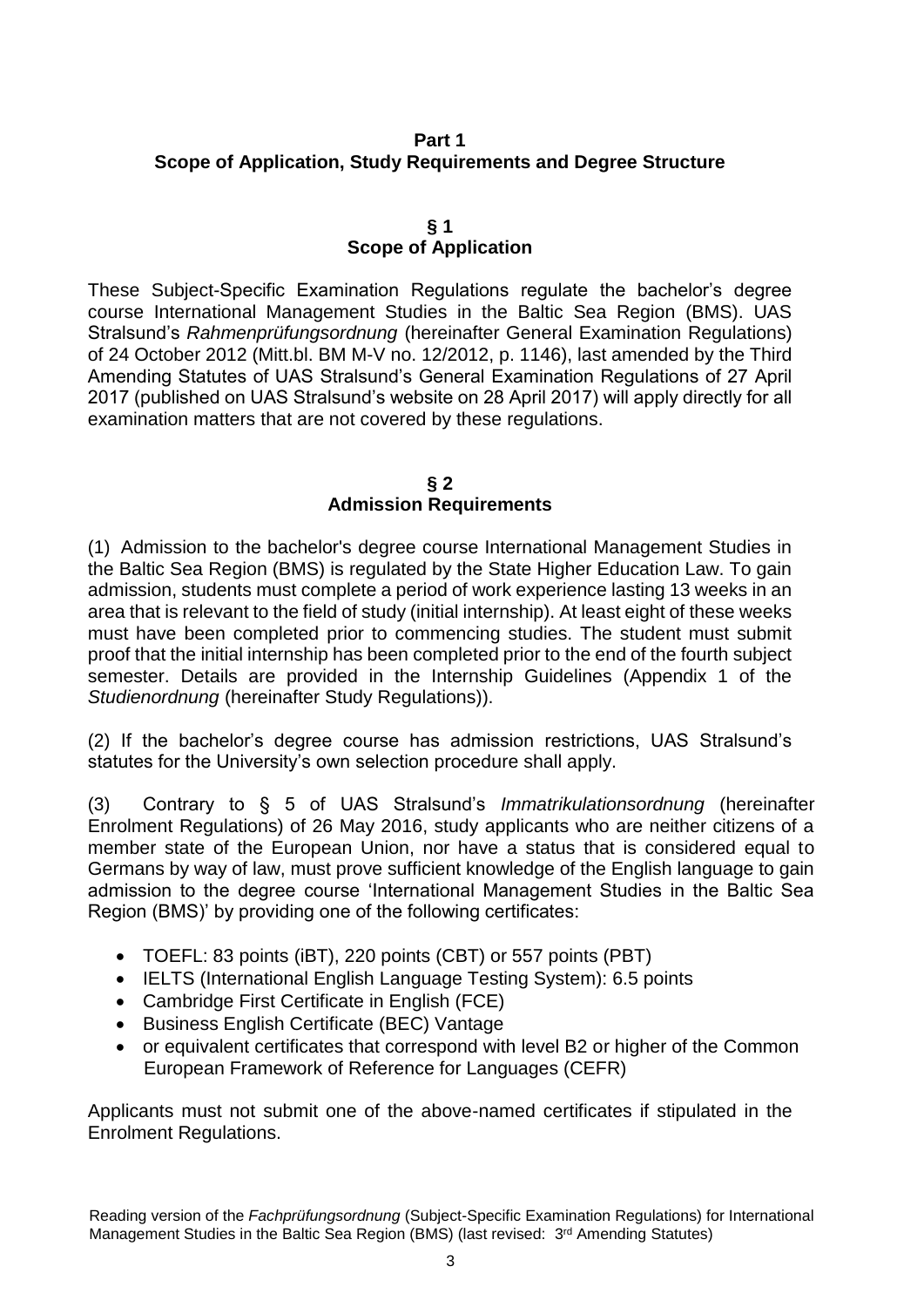## **§ 3 Duration and Degree Structure**

<span id="page-3-0"></span>(1) The length of time in which the course International Management Studies in the Baltic Sea Region (BMS) can usually be completed with a bachelor's degree (standard length of study) is eight subject semesters. It comprises one internship semester and seven semesters of theory and the examinations, including the bachelor's dissertation and the colloquium.

(2) The internship semester usually takes place during the seventh subject semester. It is a supervised period of training that is integrated into the degree course, the content of which is defined and regulated by UAS Stralsund, that usually takes place in a company or at another institution related to professional practice and covering a period of at least 20 weeks. The contents and the subject requirements for the internship semester are regulated by the Internship Guidelines (Appendix 1 of the Study Regulations).

(3) A total of 240 ECTS points is required for successfully completing the degree course.

(4) The last study semester (the eighth subject semester) is mainly used for completing the bachelor's dissertation and the colloquium in accordance with §§ 24 to 27 of UAS Stralsund's General Examination Regulations and § 9 of these Subject-Specific Examination Regulations.

(5) The modules that belong to the  $8<sup>th</sup>$  subject semester must be provided every semester.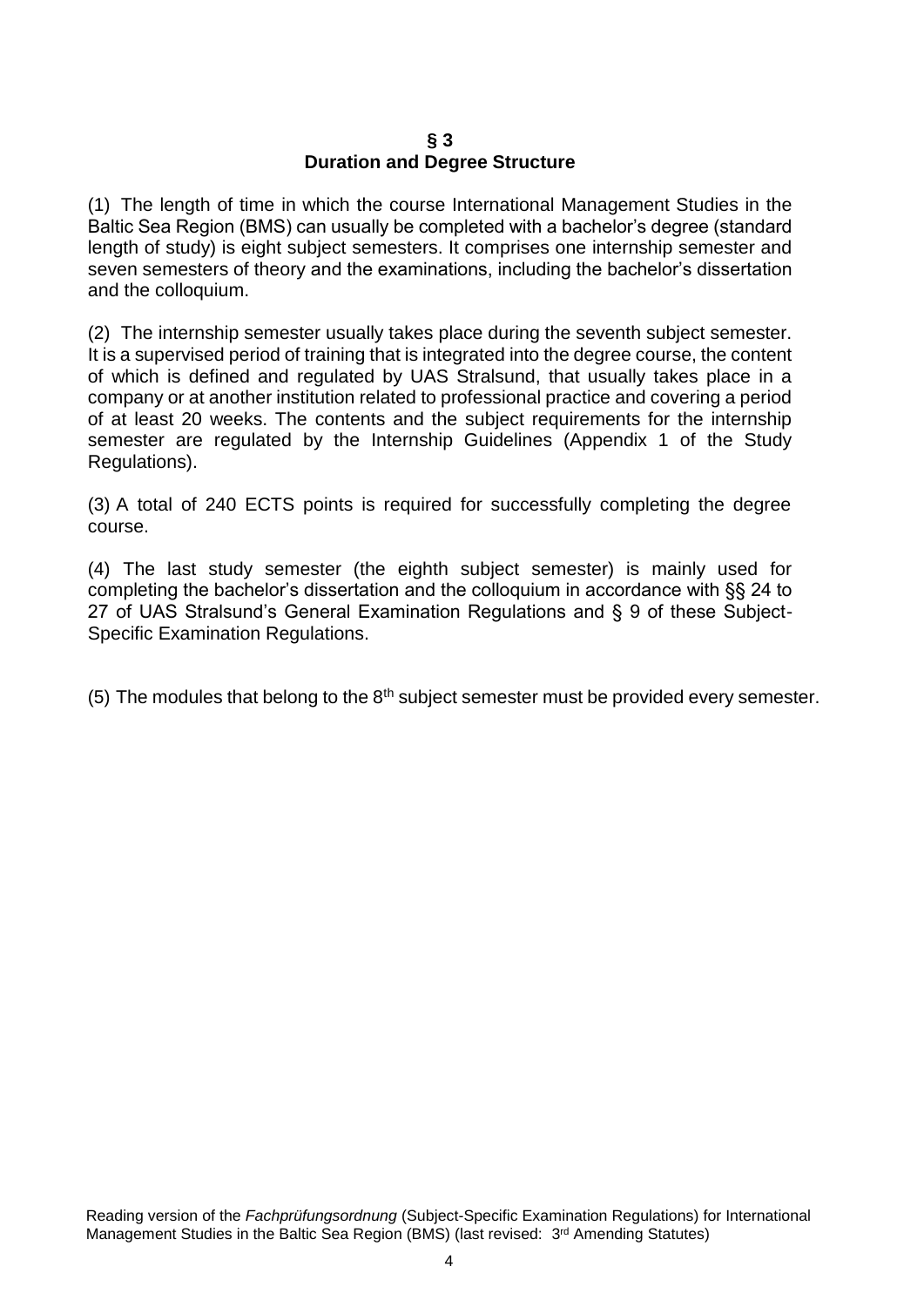## **Part 2 Examinations, Overall Mark und Degree**

## **§ 4**

# **Language of Instruction and Examination Language**

<span id="page-4-1"></span><span id="page-4-0"></span>The modules and the corresponding examinations will be predominantly in English. Special regulations regarding the bachelor's dissertation and colloquium are stipulated in § 9 of these Subject-Specific Examination Regulations.

## **§ 5 Types of Examination**

<span id="page-4-2"></span>(1) The types of examination are stipulated in § 9(2) of UAS Stralsund's General Examination Regulations.

(2) Written examinations with experimental work (see § 6) are a further possible type of examination.

These are usually only provided every other semester as a component of the corresponding course.

## **§ 6 Written Examinations with Experimental Work**

<span id="page-4-3"></span>(1) § 11 of UAS Stralsund's General Examination Regulations applies to written examinations as a form of assessment. Regulations regarding the 'experimental work' (EW) of the examination are stipulated in sub-section (2).

(2) In experimental work (EW), candidates should prove that they can combine theory and practice in the subject area and that they can complete a practice-oriented task. Experimental work can be assigned as team work. Specific types of experimental work are e.g.: Projects, exercise sheets, computer programmes, presentations, role plays, written assignments, video clips, laboratory experiments.

(3) The member of teaching staff responsible for the module assigns the task to be completed as experimental work and announces the proportion of the mark it will make up to the candidates in the first few weeks of the lecture period or during the course of lectures, and announces the date by which the work must have been completed or submitted. The task must be limited in such a way that the experimental work can be completed in accordance with the workload stipulated in § 10.

(4) If the marks for experimental work that was produced by a group differ between the group members, the member of teaching staff responsible must explain the reasons as to why the marks were different.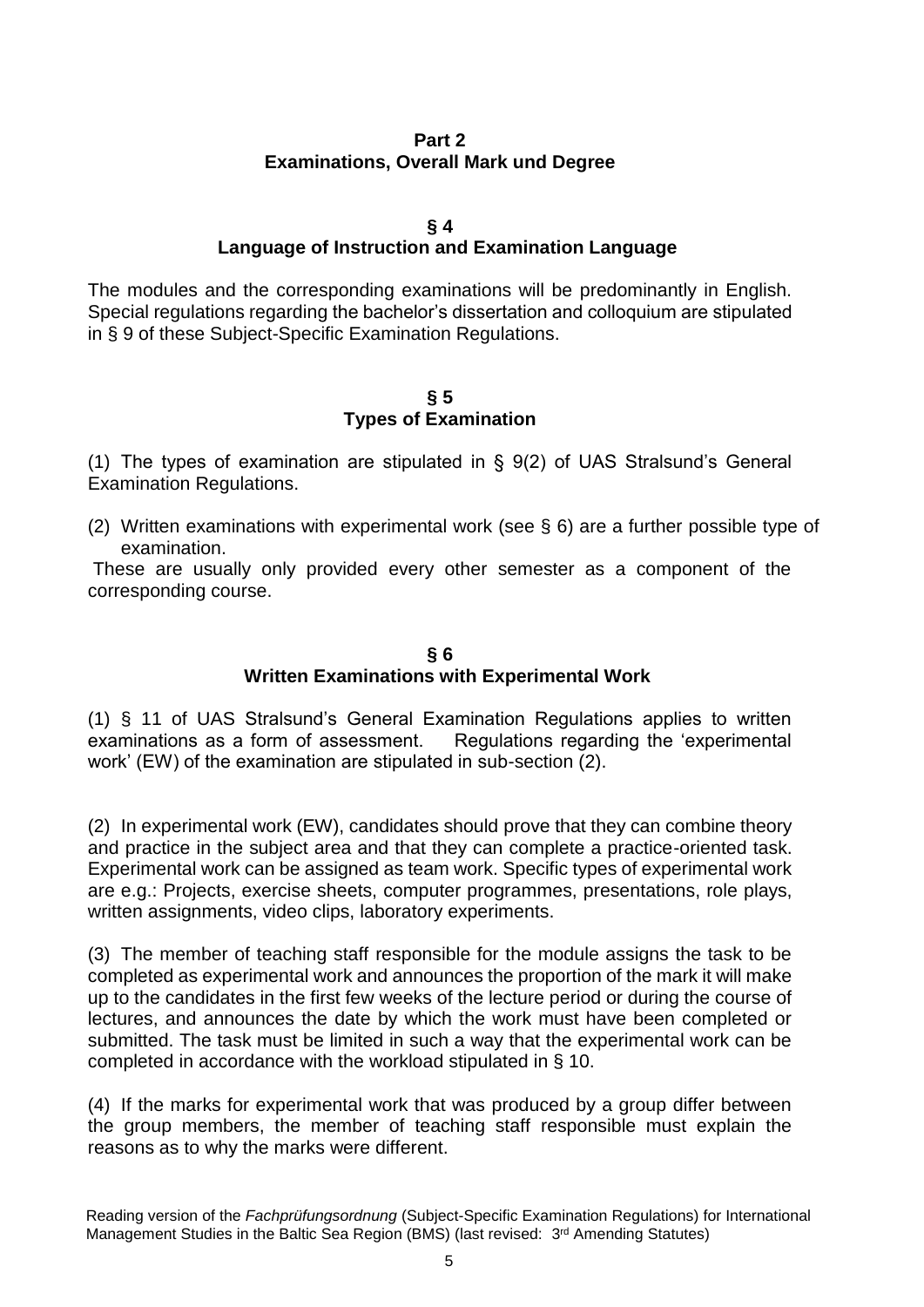## **§ 7 Retaking of Examinations**

<span id="page-5-0"></span>(1) The retaking of examinations is regulated in § 21 of UAS Stralsund's General Examination Regulations. If an examination is to be retaken, the type of examination stipulated in § 10(6) is legally binding.

(2) Examination resits must be taken during the examination dates of the following semester. This deadline for retaking examinations is extended to the next semester without having to be requested by the student taking the examination if it is the first resit of an examination and the student is on a semester of study abroad pursuant to § 8 or is completing an internship semester for the first time and this has been announced to the Study, Examinations and International Affairs Division at the latest by the registration deadline for the examination resit. In accordance with § 21(3) of the General Examination Regulations, the second resit can only be taken on the next regular examination date.

## **§ 8 Regulations for Periods of Study Abroad**

<span id="page-5-1"></span>(1) It is possible to complete one or more study semesters at a university abroad.

(2) If the study semester abroad is being used to complement the student's knowledge of theory, s/he must complete courses that correspond with 25 - 30 ECTS credits. The Examination Board is responsible for any exceptions with regard to the required number of ECTS credits.

(3) Either the internship semester or a semester of study must be completed abroad. Exceptions to this regulation can be granted to students who have a child under the age of 18 or who look after and care for a family member. These exceptions must be investigated individually upon written request to the Examination Board, submitted to the Student Office. The request must be accompanied by sufficient proof and reasoning.

## **§ 9**

## **Bachelor's Dissertation and Colloquium**

<span id="page-5-2"></span>(1) In accordance with § 20(1)(2) of the General Examination Regulations, the bachelor's dissertation can only be taken by students who have

1. gained the required amount of ECTS credits in the same degree course at a tertiary education institution in the Federal Republic of Germany, or has completed coursework and examinations that have been recognised as equivalent in accordance with § 22 of the General Examination Regulations.

The required number of ECTS points are stipulated in § 10 of these Subject-Specific Examination Regulations.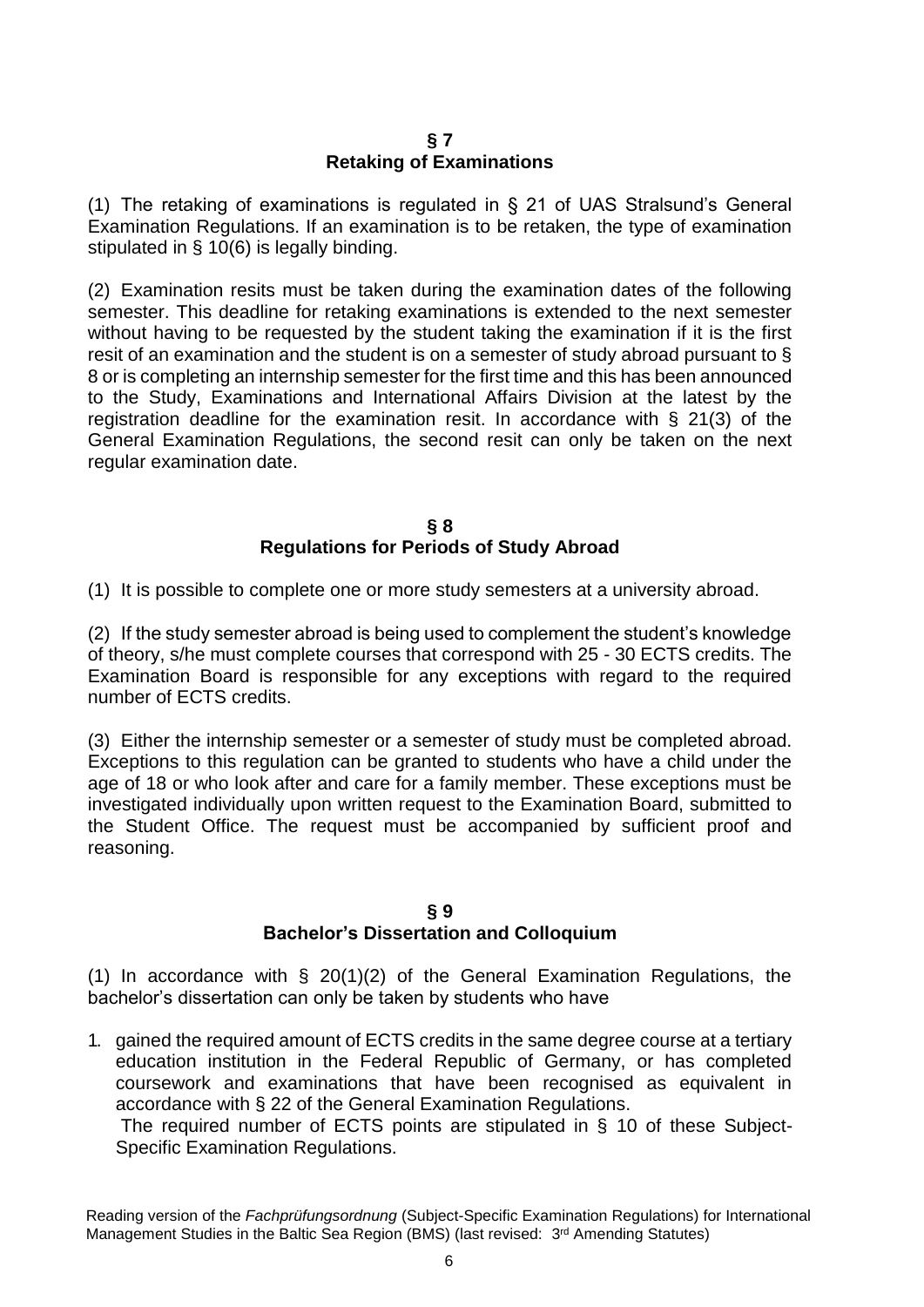2. The internship semester as stipulated in § 3(2) of these Subject-Specific Examination Regulations must have been completed and documented prior to registering for the bachelor's dissertation.

(2) As a general rule, the bachelor's dissertation must be written in English. On request from the student and after agreement with the supervisors, the Examination Board may allow for the bachelor's dissertation to be written in a different language; if this is the case, it must include a 15-page summary in English. The request must be addressed to the chairperson of the Examination Board and submitted in writing to the Study, Examinations and International Affairs Division.

(3) The colloquium shall be held in the language pursuant to  $\S 9(2)$ .

(4) The writing-up period for the bachelor's dissertation lasts 9 Weeks. The topic, the problem being addressed and the extent of the bachelor's dissertation must be limited by the first supervisor is such a way that it is possible to complete the bachelor's dissertation within the writing-up period.

(5) More detailed regulations regarding the bachelor's dissertation and the colloquium are found in §§ 24 to 27 of UAS Stralsund's General Examination Regulations.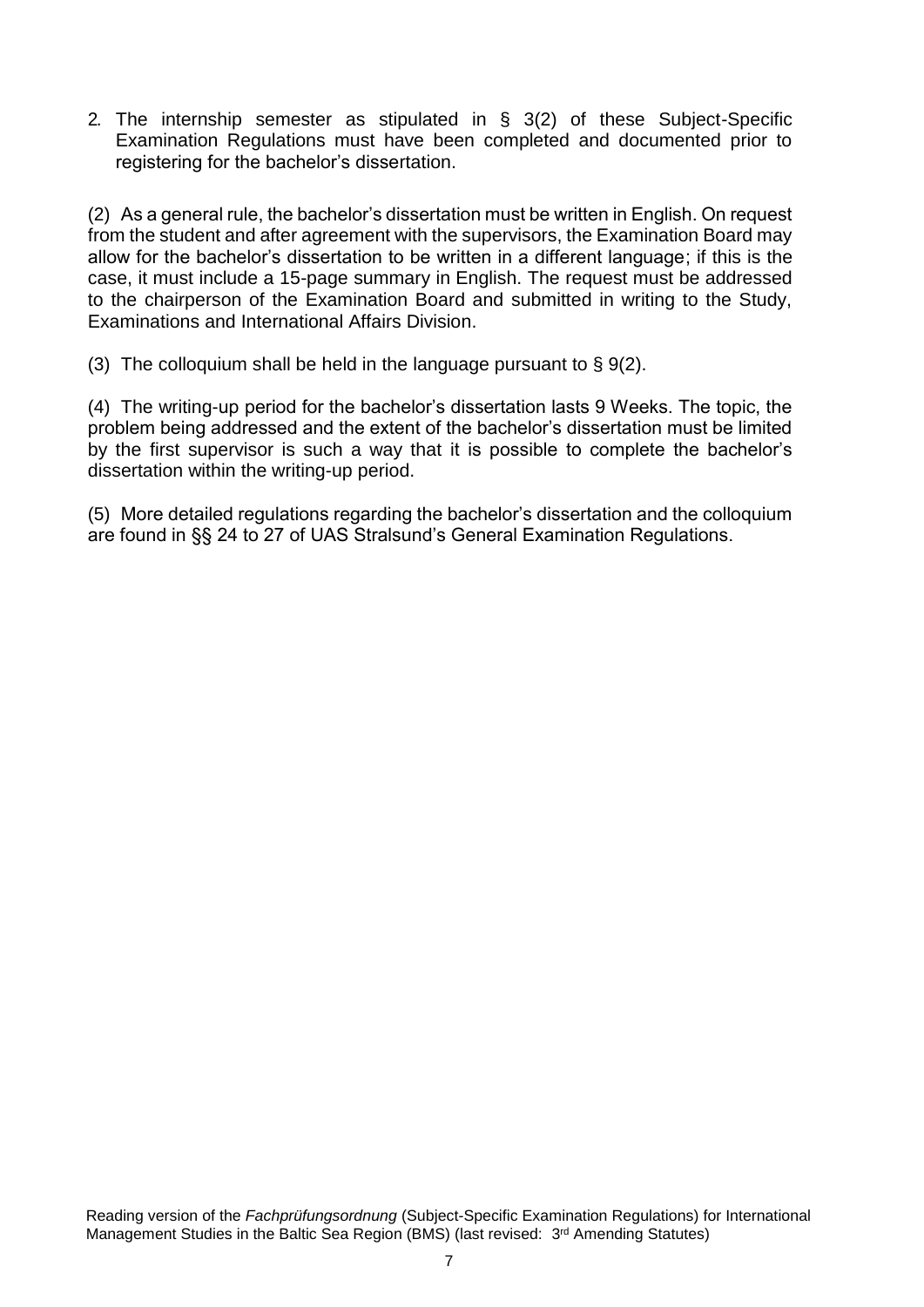## **§ 10**

# <span id="page-7-0"></span>**Module Examinations, Requirements, Marking and ECTS Credits for the Modules**

(1) If an examination is made up of more than one component, the components of the examination that have been failed cannot be compensated. Students must pass all of the individual components of the examination. Passed examination components will be recognised.

(2) Students must complete the following degree elements:

## *Compulsory Subjects*

## **Module: BMSIB1000 Business Management - Introduction & Organisation (5 ECTS Credits)**

|                                                                            |                                                         |            |                                  |                                   |      | <b>Evaluation</b>               |                        |
|----------------------------------------------------------------------------|---------------------------------------------------------|------------|----------------------------------|-----------------------------------|------|---------------------------------|------------------------|
|                                                                            | <b>Usually</b><br><b>Examined in</b><br><b>Semester</b> | <b>SWS</b> | Type of<br><b>Examination</b>    | <b>Required</b><br><b>Modules</b> |      | Marked?/<br>Weight of<br>Module | <b>ECTS</b><br>Credits |
| <b>BMSIB1000 Business</b><br>Management-<br>Introduction &<br>Organisation |                                                         | 4          | Written<br>examination<br>2 hrs. | ٠                                 | Yesl | $100 \%$                        | 5                      |

# **Module: BMSIB1100 Intercultural Management (5 ECTS Credits)**

|                                       | <b>Usually</b>                        |            |                                      | <b>Required</b> |                  | <b>Evaluation</b> |                        |
|---------------------------------------|---------------------------------------|------------|--------------------------------------|-----------------|------------------|-------------------|------------------------|
|                                       | <b>Examined in</b><br><b>Semester</b> | <b>SWS</b> | Type of<br><b>Examination</b>        | <b>Modules</b>  | Weight<br>Module | Marked?/<br>оf    | <b>ECTS</b><br>Credits |
| BMSIB1100 Intercultural<br>Management |                                       | 4          | Written<br>examination<br>$1.5$ hrs. | -               | Yes              | 100%              | 5                      |

# **Module: BMSIB1200 Rhetoric - Presentation & Writing Skills**

**(5 ECTS Credits)** 

|                                                                | <b>Usually</b>                        |            |                                                                                       |                                   | <b>Evaluation</b>                  |       |                        |
|----------------------------------------------------------------|---------------------------------------|------------|---------------------------------------------------------------------------------------|-----------------------------------|------------------------------------|-------|------------------------|
|                                                                | <b>Examined in</b><br><b>Semester</b> | <b>SWS</b> | Type of<br><b>Examination</b>                                                         | <b>Required</b><br><b>Modules</b> | Marked?/<br>Weight<br>0f<br>Module |       | <b>ECTS</b><br>Credits |
| BMSIB1200 Rhetoric:<br>Presentation & Writing<br><b>Skills</b> |                                       | 4          | Oral examination<br>$(20 \text{ min.})$ with<br>written assignment<br>$(2,500$ words) |                                   | Yes                                | 100 % | 5                      |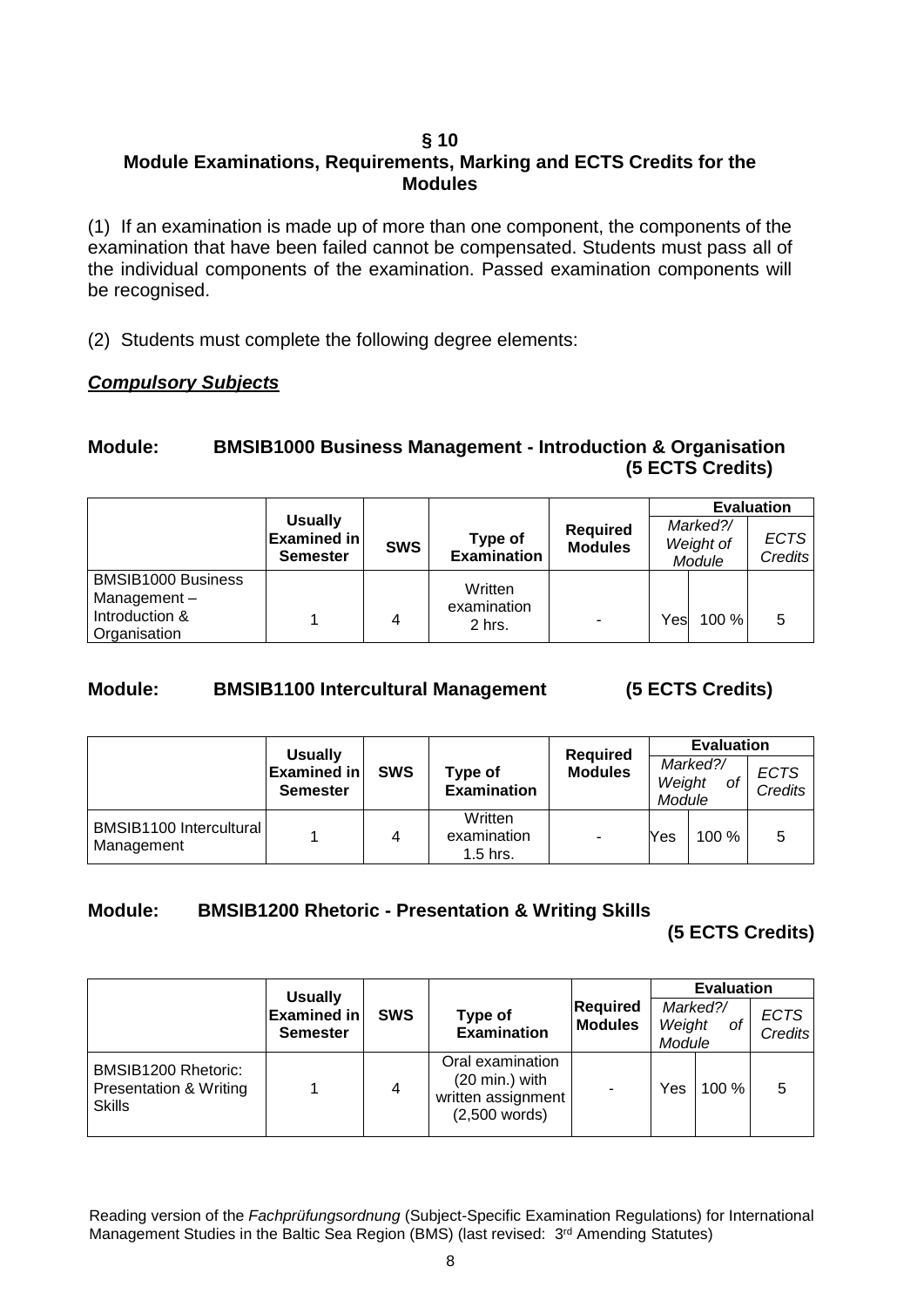## **Modul: BMSIB1300 Cost Accounting (5 ECTS Credits)**

| <b>Usually</b>               | <b>Required</b>                       | <b>Evaluation</b> |                                   |                |                  |                |                               |
|------------------------------|---------------------------------------|-------------------|-----------------------------------|----------------|------------------|----------------|-------------------------------|
|                              | <b>Examined in</b><br><b>Semester</b> |                   | SWS Type of<br><b>Examination</b> | <b>Modules</b> | Weight<br>Module | Marked?/<br>οf | <b>ECTS</b><br><b>Credits</b> |
| BMSIB1300 Cost<br>Accounting |                                       | 4                 | Written<br>examination<br>2 hrs.  | ۰              | Yes              | 100%           |                               |

## **Module: BMSIB1400 Basics of Business Law (5 ECTS Credits)**

|                                     | <b>Usually</b>                        |            |                                  | <b>Required</b> |                  | <b>Evaluation</b> |                               |
|-------------------------------------|---------------------------------------|------------|----------------------------------|-----------------|------------------|-------------------|-------------------------------|
|                                     | <b>Examined in</b><br><b>Semester</b> | <b>SWS</b> | Type of<br><b>Examination</b>    | <b>Modules</b>  | Weight<br>Module | Marked?/<br>οf    | <b>ECTS</b><br><b>Credits</b> |
| BMSIB1400 Basics<br>of Business Law |                                       | 4          | Written<br>examination<br>2 hrs. | ۰               | Yes              | 100%              | 5                             |

# **Module: BMSIB1500 2nd Foreign Language I (5 ECTS Credits)**

|                                                                                                                           |                                                         |            |                                                                    |  |                  | <b>Evaluation</b> |                        |  |
|---------------------------------------------------------------------------------------------------------------------------|---------------------------------------------------------|------------|--------------------------------------------------------------------|--|------------------|-------------------|------------------------|--|
|                                                                                                                           | <b>Usually</b><br><b>Examined in</b><br><b>Semester</b> | <b>SWS</b> | <b>Required</b><br><b>Modules</b><br>Type of<br><b>Examination</b> |  | Weight<br>Module | Marked?/<br>οf    | <b>ECTS</b><br>Credits |  |
| 2 <sup>nd</sup> Foreign Language I<br>(German as a Foreign<br>Language I* Norwegian I<br>Polish I Russian I<br>Swedish I) |                                                         | 4          | Written<br>examination<br>2 hrs.                                   |  | Yes              | $100\%$           | 5                      |  |

\* 'German as a Foreign Language' is compulsory for all international students. Exceptions to this rule will be decided upon by the Examination Board.

# **Module: BMSIB1600 Principles of Economics (5 ECTS Credits)**

|                                             | <b>Required</b><br><b>Usually</b>     |            |                                  | <b>Evaluation</b> |                  |                |                        |
|---------------------------------------------|---------------------------------------|------------|----------------------------------|-------------------|------------------|----------------|------------------------|
|                                             | <b>Examined in</b><br><b>Semester</b> | <b>SWS</b> | Type of<br><b>Examination</b>    | <b>Modules</b>    | Weight<br>Module | Marked?/<br>оf | <b>ECTS</b><br>Credits |
| <b>BMSIB1600 Principles</b><br>of Economics | 2                                     | 4          | Written<br>examination<br>2 hrs. | ٠                 | Yes              | 100%           | 5                      |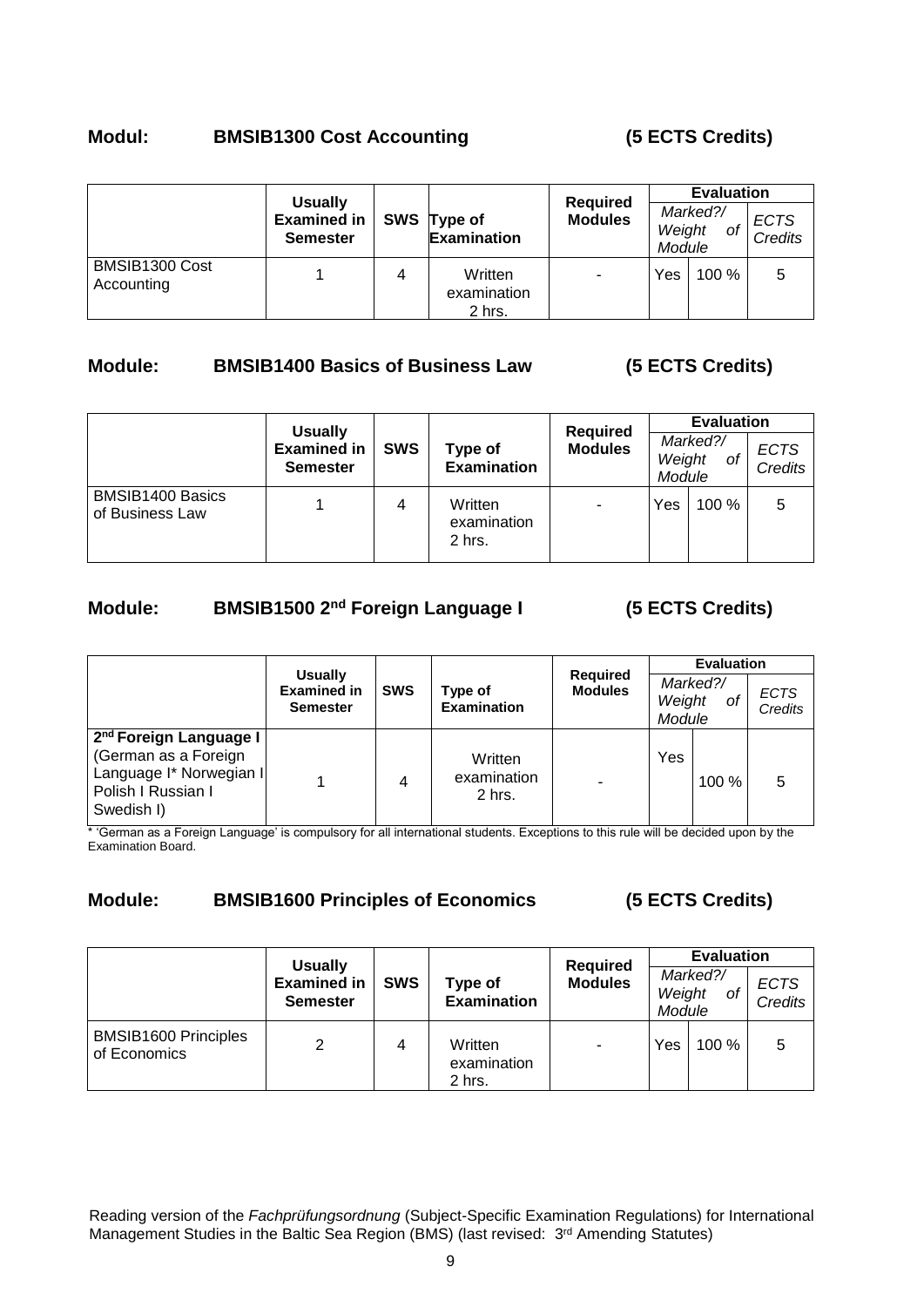# **Module: BMSIB1700 Introduction to Logistics & Supply Chain Management (5 ECTS Credits)**

|                                                                       | <b>Usually</b>                        |            |                                 | <b>Required</b> |                  | <b>Evaluation</b> |                               |
|-----------------------------------------------------------------------|---------------------------------------|------------|---------------------------------|-----------------|------------------|-------------------|-------------------------------|
|                                                                       | <b>Examined in</b><br><b>Semester</b> | <b>SWS</b> | Type of<br><b>Examination</b>   | <b>Modules</b>  | Weight<br>Module | Marked?/<br>οf    | <b>ECTS</b><br><b>Credits</b> |
| BMSIB1700<br>Introduction to<br>Logistics & Supply<br>Cain Management | $\overline{2}$                        | 4          | Written<br>examination<br>2 hrs | $\blacksquare$  | Yes              | 100 %             | 5                             |

# **Module: BMSIB1800 Business Mathematics / Statistics (5 ECTS Credits)**

|                                                                 | <b>Usually</b><br><b>Required</b>     |            |                                  | <b>Evaluation</b> |                  |                |                        |
|-----------------------------------------------------------------|---------------------------------------|------------|----------------------------------|-------------------|------------------|----------------|------------------------|
|                                                                 | <b>Examined in</b><br><b>Semester</b> | <b>SWS</b> | Type of<br><b>Examination</b>    | <b>Modules</b>    | Weight<br>Module | Marked?/<br>οf | <b>ECTS</b><br>Credits |
| <b>BMSIB1800 Business</b><br>Mathematics /<br><b>Statistics</b> | $\overline{2}$                        | 4          | Written<br>examination<br>2 hrs. | ٠                 | Yes              | $100 \%$       | 5                      |

## **Module: BMSIB1900 Project Management (5 ECTS Credits)**

|                                 | <b>Usually</b>                        |            |                                      |                                   | <b>Evaluation</b> |                                    |                        |  |
|---------------------------------|---------------------------------------|------------|--------------------------------------|-----------------------------------|-------------------|------------------------------------|------------------------|--|
|                                 | <b>Examined in</b><br><b>Semester</b> | <b>SWS</b> | Type of<br><b>Examination</b>        | <b>Required</b><br><b>Modules</b> |                   | Marked?/<br>Weight<br>of<br>Module | <b>ECTS</b><br>Credits |  |
| BMSIB1900 Project<br>Management | $\overline{2}$                        | 4          | Written<br>examination<br>$1.5$ hrs. | $\blacksquare$                    | Yes               | 100 %                              | 5                      |  |

# **Module: BMSIB2000 International Law (5 ECTS Credits)**

|                                       | <b>Usually</b>                        |            |                                                    | <b>Required</b> | <b>Evaluation</b> |                |                        |  |
|---------------------------------------|---------------------------------------|------------|----------------------------------------------------|-----------------|-------------------|----------------|------------------------|--|
|                                       | <b>Examined in</b><br><b>Semester</b> | <b>SWS</b> | Type of<br><b>Examination</b>                      | <b>Modules</b>  | Weight<br>Module  | Marked?/<br>of | <b>ECTS</b><br>Credits |  |
| <b>BMSIB2000</b><br>International Law | 2                                     | 4          | Written<br>examination<br>1 hr. with EW<br>60 hrs. | $\blacksquare$  | Yes               | 100%           | 5                      |  |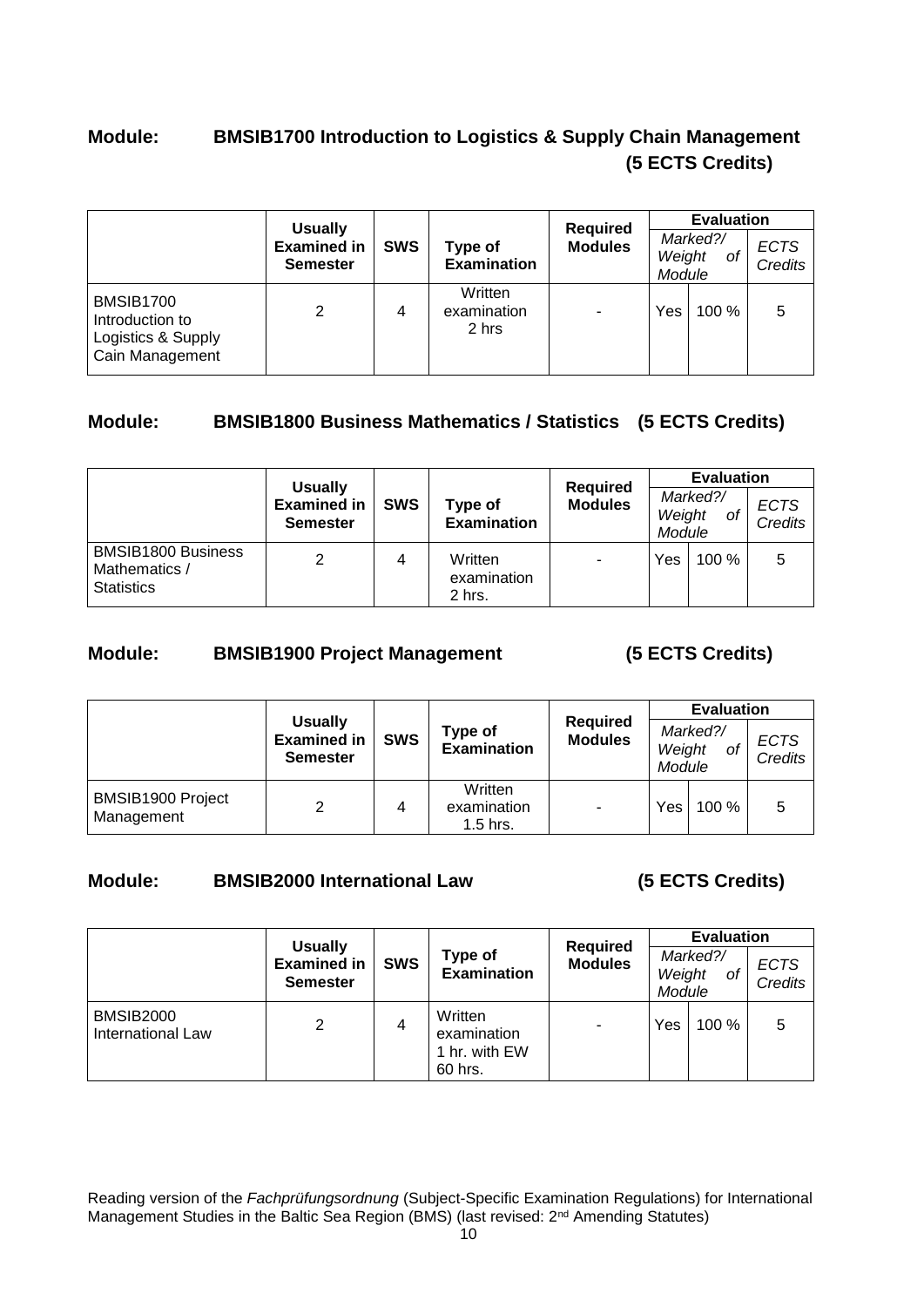# **Module BMSIB2100 2nd Foreign Language II (5 ECTS Credits)**

|                                                                                                                                 | <b>Usually</b>                        |            |                                  | <b>Required</b> | <b>Evaluation</b>                  |       |                        |
|---------------------------------------------------------------------------------------------------------------------------------|---------------------------------------|------------|----------------------------------|-----------------|------------------------------------|-------|------------------------|
|                                                                                                                                 | <b>Examined in</b><br><b>Semester</b> | <b>SWS</b> | Type of<br><b>Examination</b>    | <b>Modules</b>  | Marked?/<br>Weight<br>οf<br>Module |       | <b>ECTS</b><br>Credits |
| 2 <sup>nd</sup> Foreign Language II<br>(German as a Foreign<br>Language II* Norwegian II<br>Polish II Russian II<br>Swedish II) | 2                                     | 4          | Written<br>examination<br>2 hrs. | ۰               | Yes                                | 100 % | 5                      |

\* 'German as a Foreign Language' is compulsory for all international students. Exceptions to this rule will be decided upon by the Examination Board.

## **Module: BMSIB2200 Corporate Finance (5 ECTS Credits)**

|                                | <b>Usually</b>                 |            |                                  | <b>Required</b> | <b>Evaluation</b> |                |                               |  |
|--------------------------------|--------------------------------|------------|----------------------------------|-----------------|-------------------|----------------|-------------------------------|--|
|                                | Examined in<br><b>Semester</b> | <b>SWS</b> | Type of<br><b>Examination</b>    | <b>Modules</b>  | Weight<br>Module  | Marked?/<br>οt | <b>ECTS</b><br><b>Credits</b> |  |
| BMSIB2200 Corporate<br>Finance | 3                              | 4          | Written<br>examination<br>2 hrs. |                 | Yes               | 100%           | 5                             |  |

## **Module: BMSIB2300 International Financial Markets and Institutions (5 ECTS Credits)**

|                                                                         | <b>Usually</b>                        |            |                                                    | <b>Required</b> |                  | <b>Evaluation</b> |                        |
|-------------------------------------------------------------------------|---------------------------------------|------------|----------------------------------------------------|-----------------|------------------|-------------------|------------------------|
|                                                                         | <b>Examined in</b><br><b>Semester</b> | <b>SWS</b> | Type of<br><b>Examination</b>                      | <b>Modules</b>  | Weight<br>Module | Marked?/<br>οf    | <b>ECTS</b><br>Credits |
| BMSIB2300 International<br><b>Financial Markets and</b><br>Institutions | 3                                     | 4          | Written<br>examination<br>1 hr. with EW 60<br>hrs. |                 | Yes              | $100\%$           | 5                      |

## **Module: BMSIB2400 Introduction to Marketing (5 ECTS Credits)**

|                                        | <b>Usually</b>                            | <b>Required</b> | <b>Evaluation</b>                |                |                  |                |                               |
|----------------------------------------|-------------------------------------------|-----------------|----------------------------------|----------------|------------------|----------------|-------------------------------|
|                                        | <b>Examined in SWS</b><br><b>Semester</b> |                 | Type of<br><b>Examination</b>    | <b>Modules</b> | Weight<br>Module | Marked?/<br>οf | <b>ECTS</b><br><b>Credits</b> |
| BMSIB2400 Introduction<br>to Marketing | 3                                         | 4               | Written<br>examination<br>2 hrs. | ۰              | Yes              | 100 %          | 5                             |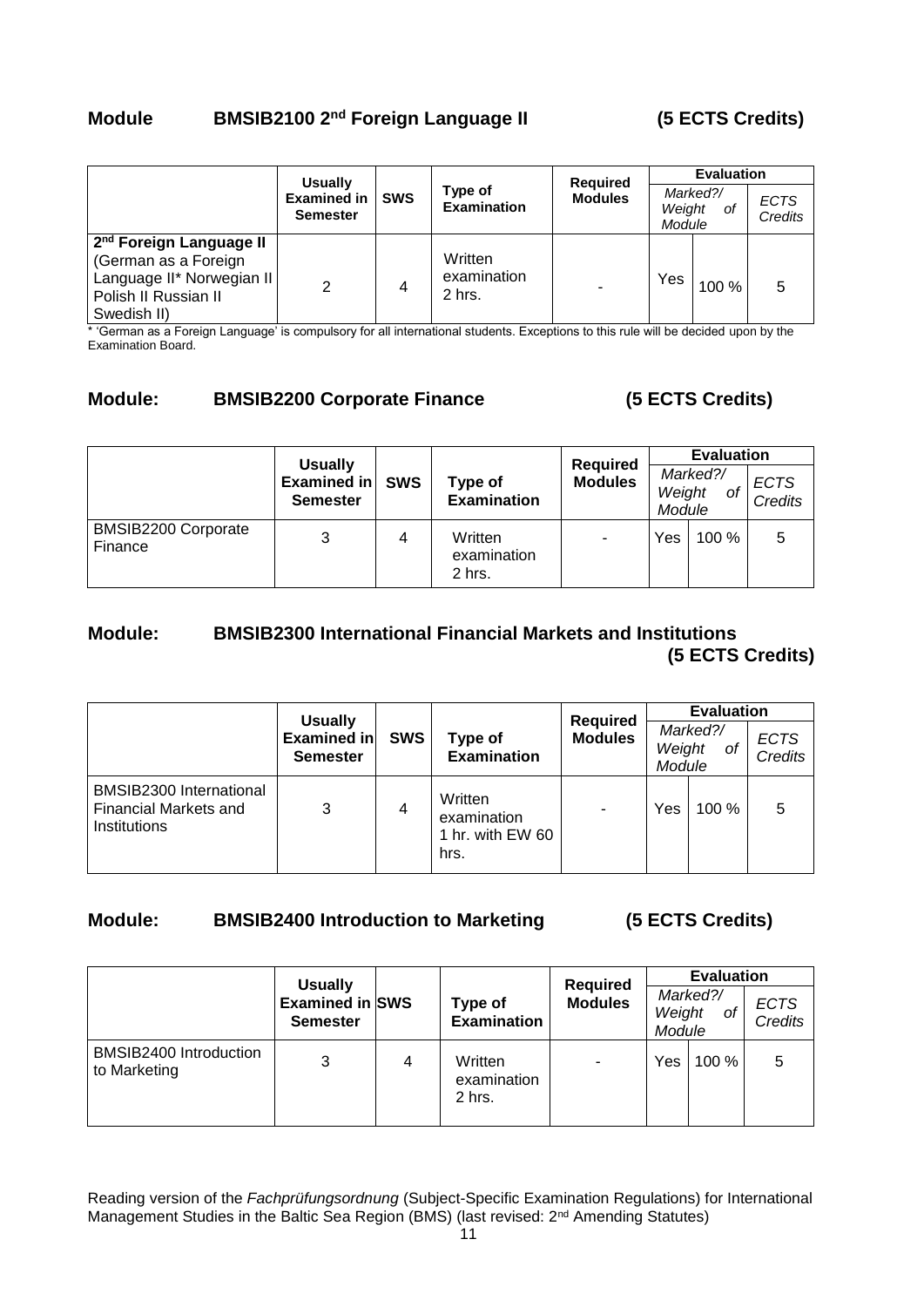## **Module: BMSIB2500 SAP Business Computing (5 ECTS Credits)**

|                                            |                                | <b>Required</b><br><b>Usually</b> |                                  | <b>Evaluation</b> |                  |                |                        |
|--------------------------------------------|--------------------------------|-----------------------------------|----------------------------------|-------------------|------------------|----------------|------------------------|
|                                            | <b>Examined</b><br>in Semester | <b>SWS</b>                        | Type of<br><b>Examination</b>    | <b>Modules</b>    | Weight<br>Module | Marked?/<br>оf | <b>ECTS</b><br>Credits |
| BMSIB2500 SAP<br><b>Business Computing</b> | 3                              | 4                                 | Written<br>examination<br>2 hrs. | ٠                 | Yes              | 100%           | 5                      |

# **Module: BMSIB2600 Analytical Statistics (5 ECTS Credits)**

|                                           | <b>Usually</b>                        |            |                                  | <b>Required</b> |                  | <b>Evaluation</b> |                        |
|-------------------------------------------|---------------------------------------|------------|----------------------------------|-----------------|------------------|-------------------|------------------------|
|                                           | <b>Examined in</b><br><b>Semester</b> | <b>SWS</b> | Type of<br><b>Examination</b>    | <b>Modules</b>  | Weight<br>Module | Marked?/<br>οf    | <b>ECTS</b><br>Credits |
| BMSIB2600 Analytical<br><b>Statistics</b> | 3                                     | 4          | Written<br>examination<br>2 hrs. | ۰               | Yes              | 100%              | 5                      |

# **Module: BMSIB2700 2nd Foreign Language III (5 ECTS Credits)**

|                                                                                                                                          | <b>Usually</b>                        |            |                                                                         | <b>Required</b> |                  | <b>Evaluation</b> |                        |
|------------------------------------------------------------------------------------------------------------------------------------------|---------------------------------------|------------|-------------------------------------------------------------------------|-----------------|------------------|-------------------|------------------------|
|                                                                                                                                          | <b>Examined in</b><br><b>Semester</b> | <b>SWS</b> | Type of<br><b>Examination</b>                                           | <b>Modules</b>  | Weight<br>Module | Marked?/<br>0f    | <b>ECTS</b><br>Credits |
| 2 <sup>nd</sup> Foreign Language III<br>(German as a Foreign<br>Language III*<br>Norwegian III<br>Polish III Russian III<br>Swedish III) | 3                                     | 2          | Written<br>examination<br>$2$ hrs. $+$ oral<br>examination<br>(15 min.) |                 | Yes              | $100 \%$          | 5                      |

\* 'German as a Foreign Language' is compulsory for all international students. Exceptions to this rule will be decided upon by the Examination Board.

# **Module: BMSIB2800 Comparative Country Studies in the Baltic Sea Region (5 ECTS Credits)**

|                                                                                    | <b>Usually</b>                        |                |                                                    | <b>Required</b> |                  | <b>Evaluation</b> |                        |
|------------------------------------------------------------------------------------|---------------------------------------|----------------|----------------------------------------------------|-----------------|------------------|-------------------|------------------------|
|                                                                                    | <b>Examined in</b><br><b>Semester</b> | <b>SWS</b>     | <b>Type of</b><br><b>Examination</b>               | <b>Modules</b>  | Weight<br>Module | Marked?/<br>οf    | <b>ECTS</b><br>Credits |
| <b>BMSIB2800 Comparative</b><br>Country Studies in the<br><b>Baltic Sea Region</b> | 4                                     | $\overline{4}$ | Written<br>examination<br>1 hr. with EW<br>60 hrs. |                 | Yes              | 100%              | 5                      |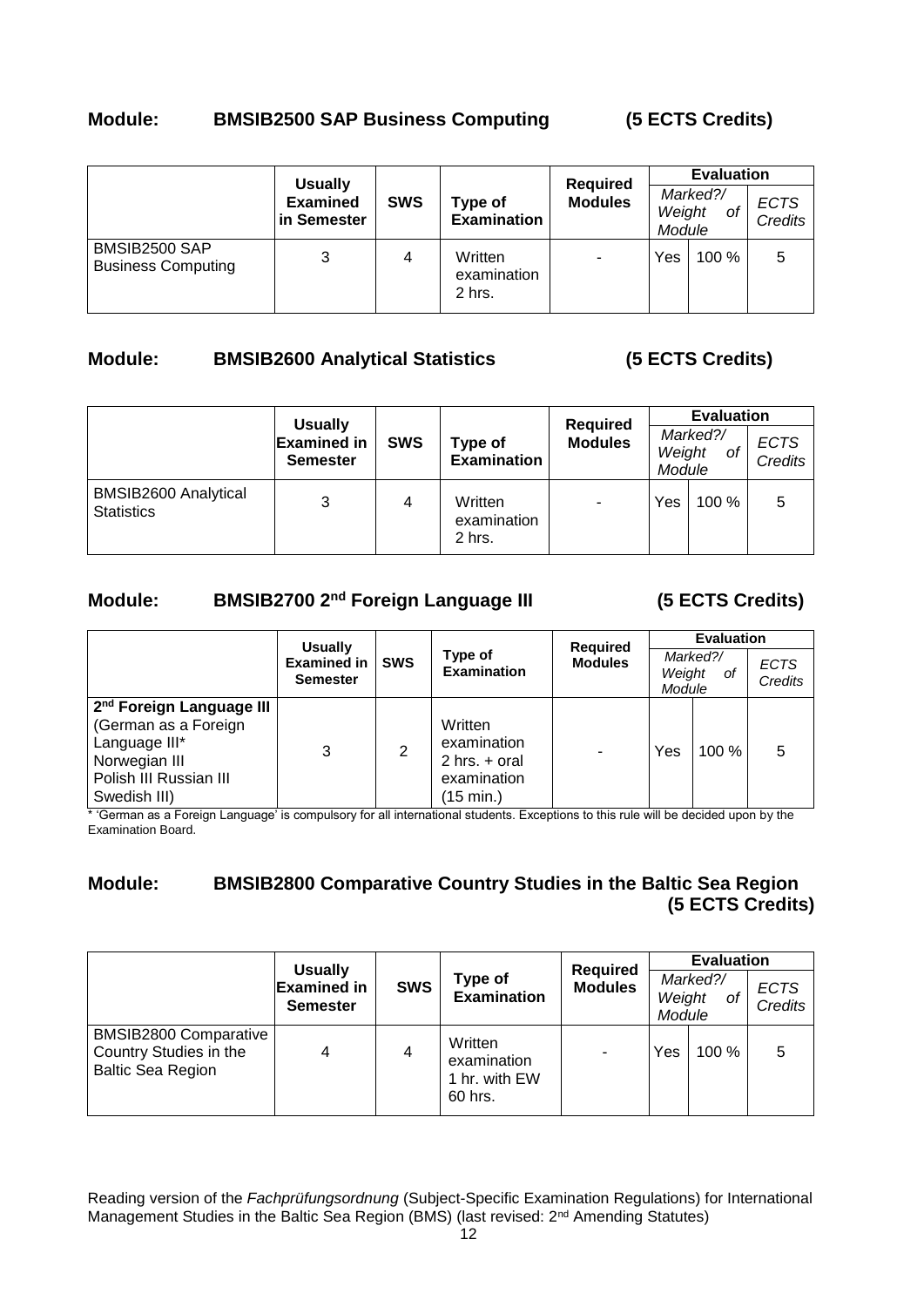# **Module: BMSIB2900 International Risk Management**

# **(5 ECTS Credits)**

|                                                      | <b>Usually</b><br><b>Examined in</b><br><b>Semester</b> | <b>SWS</b> | Type of<br><b>Examination</b>                      | <b>Required</b><br><b>Modules</b> |     | <b>Evaluation</b><br>Marked?/<br>Weight of<br>Module | <b>ECTS</b><br><b>Credits</b> |
|------------------------------------------------------|---------------------------------------------------------|------------|----------------------------------------------------|-----------------------------------|-----|------------------------------------------------------|-------------------------------|
| BMSIB2900<br><b>International Risk</b><br>Management | 4                                                       | 4          | Written<br>examination<br>1 hr. with EW<br>60 hrs. |                                   | Yes | 100 %                                                | 5                             |

## **Module: BMSIB3000 Human Resource Management (5 ECTS Credits)**

|                                        |                                                         |            |                                  |                                   |                  | <b>Evaluation</b> |                        |  |
|----------------------------------------|---------------------------------------------------------|------------|----------------------------------|-----------------------------------|------------------|-------------------|------------------------|--|
|                                        | <b>Usually</b><br><b>Examined in</b><br><b>Semester</b> | <b>SWS</b> | Type of<br><b>Examination</b>    | <b>Required</b><br><b>Modules</b> | Weight<br>Module | Marked?/<br>оf    | <b>ECTS</b><br>Credits |  |
| BMSIB3000 Human<br>Resource Management |                                                         | 4          | Written<br>examination<br>2 hrs. | ۰                                 | Yes              | 100%              | 5                      |  |

# **Module: BMSIB3100 Principles of International Marketing**

**(5 ECTS Credits)** 

|                                                              | <b>Usually</b>                        |            |                                                                                                   |                                   |                  | <b>Evaluation</b> |                               |
|--------------------------------------------------------------|---------------------------------------|------------|---------------------------------------------------------------------------------------------------|-----------------------------------|------------------|-------------------|-------------------------------|
|                                                              | <b>Examined in</b><br><b>Semester</b> | <b>SWS</b> | Type of<br><b>Examination</b>                                                                     | <b>Required</b><br><b>Modules</b> | Weight<br>Module | Marked?/<br>of    | <b>ECTS</b><br><b>Credits</b> |
| <b>BMSIB3100 Principles</b><br>of International<br>Marketing | 4                                     | 4          | Project work<br>with written<br>assignment<br>$(6,000$ words)<br>and presentation<br>(20 minutes) |                                   | Yes              | $100\%$           | 5                             |

## **Module: BMSIB3200 Introduction to Trade (5 ECTS Credits)**

|                                    | <b>Usually</b>                        |            |                                                    | <b>Required</b> |                  | <b>Evaluation</b> |                               |
|------------------------------------|---------------------------------------|------------|----------------------------------------------------|-----------------|------------------|-------------------|-------------------------------|
|                                    | <b>Examined in</b><br><b>Semester</b> | <b>SWS</b> | Type of<br><b>Examination</b>                      | <b>Modules</b>  | Weight<br>Module | Marked?/<br>οf    | <b>ECTS</b><br><b>Credits</b> |
| BMSIB3200 Introduction<br>to Trade |                                       | 4          | Written<br>examination<br>1 hr. with EW<br>60 hrs. |                 | Yes              | $100 \%$          | 5                             |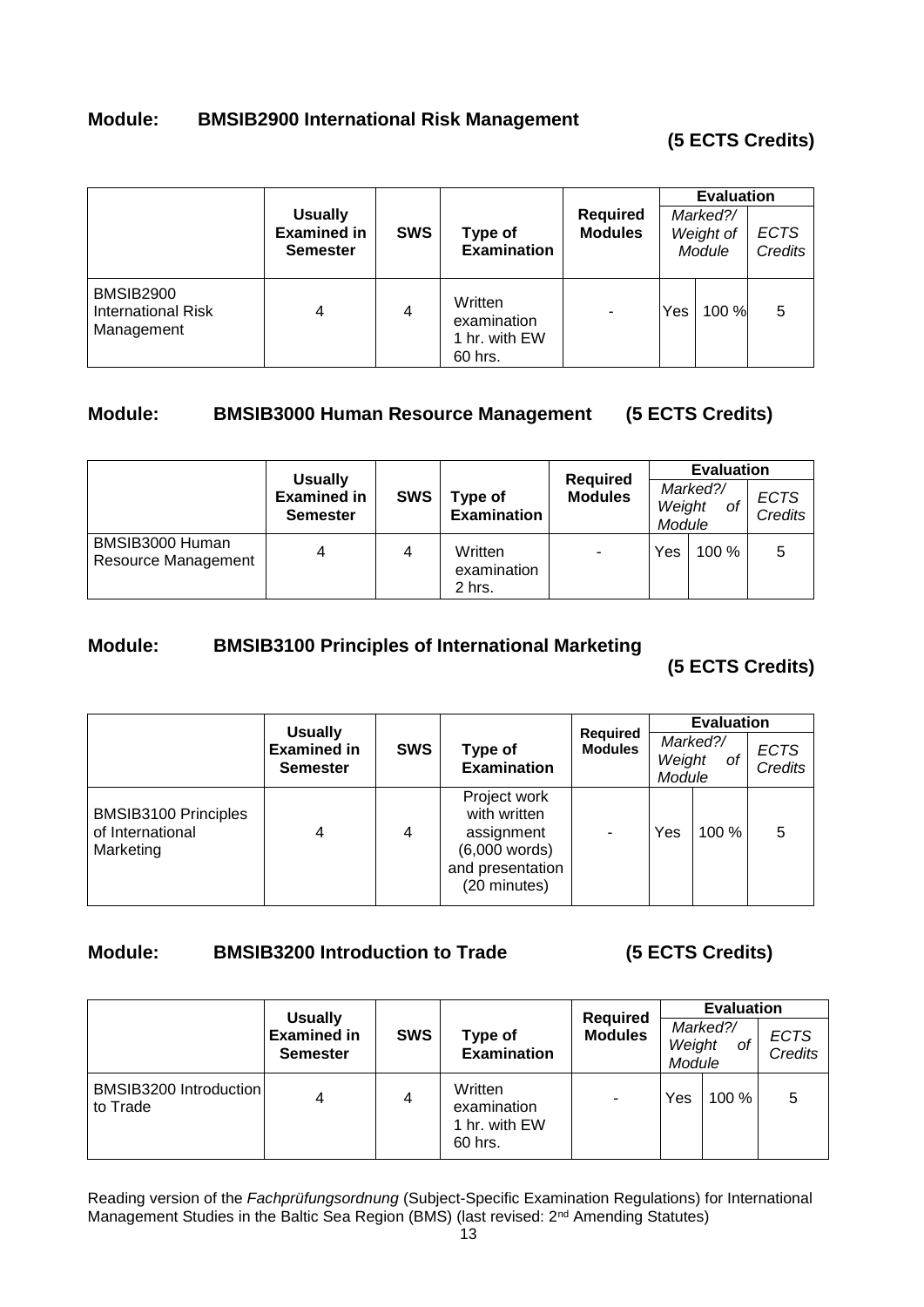# **Module: BMSIB3300 2nd Foreign Language IV (5 ECTS Credits)**

|                                                                                                                                                    | <b>Usually</b>                        |            | <b>Required</b>                                                       |                | <b>Evaluation</b>                  |          |                        |
|----------------------------------------------------------------------------------------------------------------------------------------------------|---------------------------------------|------------|-----------------------------------------------------------------------|----------------|------------------------------------|----------|------------------------|
|                                                                                                                                                    | <b>Examined in</b><br><b>Semester</b> | <b>SWS</b> | Type of<br><b>Examination</b>                                         | <b>Modules</b> | Marked?/<br>Weight<br>оf<br>Module |          | <b>ECTS</b><br>Credits |
| 2 <sup>nd</sup> Foreign Language IV<br>(German as a Foreign<br>Language IV* Norwegian<br>IV<br>Polish IV Russian VI<br><b>Business Swedish IV)</b> | 4                                     | 2          | Written<br>examination 2<br>$hrs. + oral$<br>examination<br>(15 min.) | -              | Yes                                | $100 \%$ | 5                      |

\* 'German as a Foreign Language' is compulsory for all international students. Exceptions to this rule will be decided upon by the Examination Board.

## **Module: BMSIB3400 Internship Semester (28 ECTS Credits)**

|                                  |                                                         | <b>Duration</b>        |                               |                                                           | <b>Evaluation</b>                  |       |                        |  |  |
|----------------------------------|---------------------------------------------------------|------------------------|-------------------------------|-----------------------------------------------------------|------------------------------------|-------|------------------------|--|--|
|                                  | <b>Usually</b><br><b>Examined in</b><br><b>Semester</b> | in conjoining<br>weeks | Type of<br><b>Examination</b> | <b>Require</b><br>ments                                   | Marked?/<br>Weight<br>0f<br>Module |       | <b>ECTS</b><br>Credits |  |  |
| BMSIB3400 Internship<br>Semester |                                                         | 20                     | Internship<br>report          | Initial<br>internship<br>and 60<br><b>ECTS</b><br>credits | No                                 | $0\%$ | 28                     |  |  |

# **Module: BMSIB3500 Internship Evaluation (2 ECTS Credits)**

|                                    |                                                         |            | <b>Required</b>               | <b>Evaluation</b> |                              |       |                        |
|------------------------------------|---------------------------------------------------------|------------|-------------------------------|-------------------|------------------------------|-------|------------------------|
|                                    | <b>Usually</b><br><b>Examined in</b><br><b>Semester</b> | <b>SWS</b> | Type of<br><b>Examination</b> | <b>Modules</b>    | Marked?/We<br>ight<br>Module | оf    | <b>ECTS</b><br>Credits |
| BMSIB3500 Internship<br>Evaluation |                                                         | 2          | Internship<br>report          | BMSIB3400         | No                           | $0\%$ | 2                      |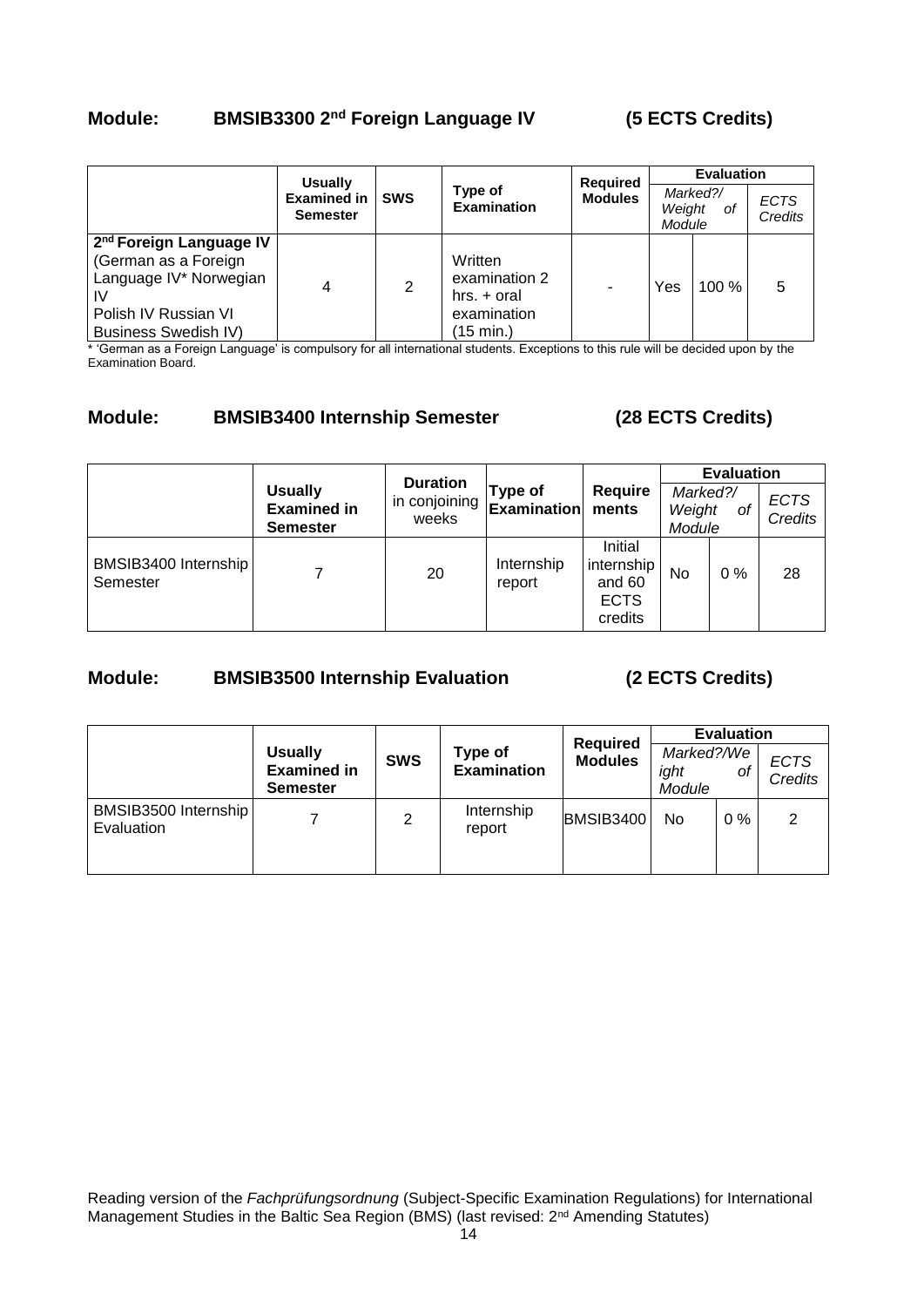# **Module: BMSIB3600 Practical Insights into International Business (5 ECTS Credits)**

|                                               | <b>Usually</b>                 |            |                                                                                                | <b>Required</b> |                                    | <b>Evaluation</b> |                               |
|-----------------------------------------------|--------------------------------|------------|------------------------------------------------------------------------------------------------|-----------------|------------------------------------|-------------------|-------------------------------|
|                                               | Examined in<br><b>Semester</b> | <b>SWS</b> | Type of<br><b>Examination</b>                                                                  | <b>Modules</b>  | Marked?/<br>Weight<br>0f<br>Module |                   | <b>ECTS</b><br><b>Credits</b> |
| <b>BMSIB3610</b><br>International Excursion   |                                | 2          | Project work with<br>written assignment<br>$(1,500$ words) and<br>presentation<br>(20 minutes) |                 | No                                 |                   | 3                             |
| <b>BMSIB3620</b><br><b>National Excursion</b> | 8                              | 2          | Project work with<br>written assignment<br>$(1,500$ words) and<br>presentation<br>(20 minutes) |                 |                                    | $0\%$             | 2                             |

## **Module: BMSIB3700 Applied Project Management (5 ECTS Credits)**

|                                                |                                                         |            |                                                                     | <b>Required</b>      | <b>Evaluation</b> |                |                        |  |
|------------------------------------------------|---------------------------------------------------------|------------|---------------------------------------------------------------------|----------------------|-------------------|----------------|------------------------|--|
|                                                | <b>Usually</b><br><b>Examined in</b><br><b>Semester</b> | <b>SWS</b> | Type of<br><b>Examination</b>                                       | <b>Modules</b>       | Weight<br>Module  | Marked?/<br>оf | <b>ECTS</b><br>Credits |  |
| BMSIB3700 Applied<br><b>Project Management</b> | 8                                                       | 2          | Project<br>work<br>with<br>written<br>assignment<br>$(2,500$ words) | <b>BMSIB</b><br>1900 | Yes               | $0\%$          | 5                      |  |

## **Module: BMSIB3800 Scientific Circle for the Bachelor's Dissertation (5 ECTS Credits)**

|                                              |                                                         |                               |                                      |                  | <b>Evaluation</b> |                               |  |  |
|----------------------------------------------|---------------------------------------------------------|-------------------------------|--------------------------------------|------------------|-------------------|-------------------------------|--|--|
|                                              | <b>Usually</b><br><b>Examined in</b><br><b>Semester</b> | Type of<br><b>Examination</b> | <b>Required</b><br><b>Modules</b>    | Weight<br>Module | Marked?/<br>οf    | <b>ECTS</b><br><b>Credits</b> |  |  |
| BMSIB3800 Scientific<br>Circle<br>for<br>the | 8                                                       | Written                       | <b>205 ECTS</b><br>credits incl.     | No               | $0\%$             | 5                             |  |  |
| Bachelor's<br><b>Dissertation</b>            |                                                         | Assignment                    | <b>BMSIB3400</b><br><b>BMSIB3500</b> |                  |                   |                               |  |  |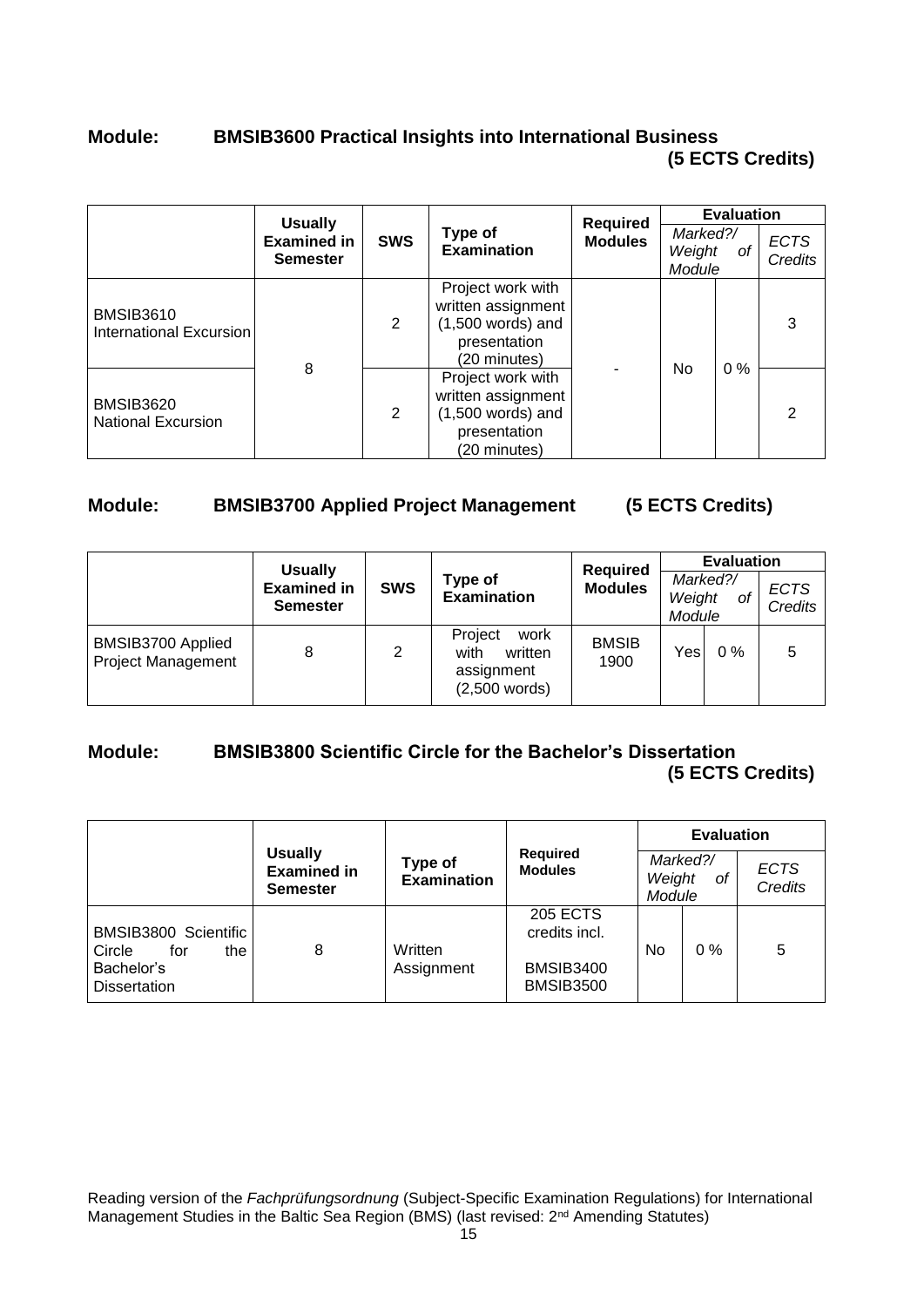# **Module: BMSIB3900 Bachelor's Dissertation (15 ECTS Credits)**

|                                                       |                                                         |                                                                     |                                                | <b>Required</b>                                                                                 |                | <b>Evaluation</b> |                        |
|-------------------------------------------------------|---------------------------------------------------------|---------------------------------------------------------------------|------------------------------------------------|-------------------------------------------------------------------------------------------------|----------------|-------------------|------------------------|
|                                                       | <b>Usually</b><br><b>Examined in</b><br><b>Semester</b> | <b>Writing-Up</b><br>Type of<br><b>Examination</b><br><b>Period</b> |                                                | <b>Modules</b>                                                                                  | ight<br>Module | Marked?/We<br>οf  | <b>ECTS</b><br>Credits |
| <b>BMSIB3910</b><br>Bachelor's<br><b>Dissertation</b> | 8                                                       | 9 weeks                                                             | written piece<br>of academic<br>work           | <b>ECTS</b><br>210<br>credits incl.<br><b>BMSIB3400</b><br><b>BMSIB3500</b><br><b>BMSIB3800</b> | <b>Yes</b>     | 80 %              | 2                      |
| <b>BMSIB3920</b><br>Colloquium                        |                                                         |                                                                     | Oral<br>examination<br>(approx. 30<br>$min.$ ) | <b>237 ECTS</b><br>credits                                                                      | Yes            | 20 %              | 3                      |

## **Compulsory Elective Subjects**

The compulsory elective subjects are split into 4 areas of specialisation with 6 modules each:

- Management and Innovation (BMSIB4000 BMSIB4500)
- International Finance and Trade (BMSIB5000 BMSIB5500)
- Markets and Communication (BMSIB6000 BMSIB6500)
- German Business (BMSIB7000 BMSIB7500)

The students must choose at least 6 compulsory elective subjects to take in the 5<sup>th</sup> subject semester and at least 6 compulsory elective subjects to take in the 6<sup>th</sup> subject semester. Students must take at least 5 compulsory elective subjects from an area of specialisation if they would like the area of specialisation to be mentioned on their degree certificate.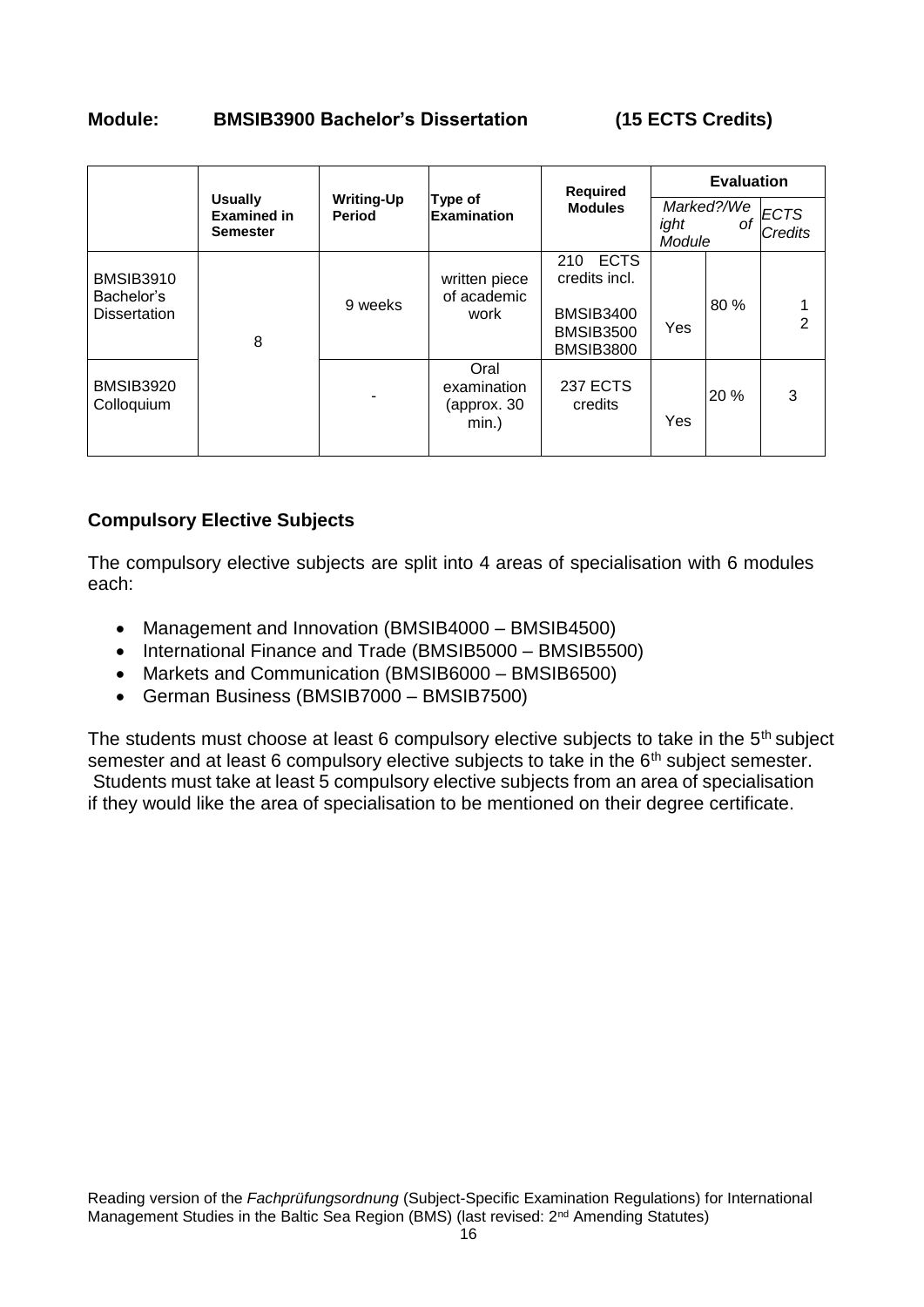|                                                                                                                    |                                                         |                |                                                                                |                                   | <b>Evaluation</b>                          |      |                        |  |  |
|--------------------------------------------------------------------------------------------------------------------|---------------------------------------------------------|----------------|--------------------------------------------------------------------------------|-----------------------------------|--------------------------------------------|------|------------------------|--|--|
|                                                                                                                    | <b>Usually</b><br><b>Examined in</b><br><b>Semester</b> | <b>SWS</b>     | Type of<br><b>Examination</b>                                                  | <b>Required</b><br><b>Modules</b> | Marked?/<br>of<br>Weight<br><b>Modules</b> |      | <b>ECTS</b><br>Credits |  |  |
| <b>Management and Innovation</b>                                                                                   |                                                         |                |                                                                                |                                   |                                            |      |                        |  |  |
| BMSIB4000 Lean<br>Management                                                                                       | 5                                                       | 4              | Written<br>examination 1.5<br>hrs.                                             |                                   | Yes                                        | 1/12 | 5                      |  |  |
| <b>BMSIB4100 International</b><br><b>Human Resource</b><br><b>Management and</b><br><b>Psychology for Managers</b> |                                                         |                |                                                                                |                                   |                                            | 1/12 |                        |  |  |
| BMSIB4110 International<br>Human Resource<br>Management                                                            | 6                                                       | $\overline{2}$ | Written<br>examination<br>1 <sub>hr.</sub>                                     |                                   | Yes                                        | 50 % | 3                      |  |  |
| BMSIB4120 Psychology for<br>Managers                                                                               |                                                         | $\overline{2}$ | Written<br>examination<br>1 <sub>hr.</sub>                                     |                                   |                                            | 50 % | $\overline{2}$         |  |  |
| <b>BMSIB4200 International</b><br>Market Access Approaches<br>(Management and Innovation)                          | 5                                                       | $\overline{2}$ | Written<br>examination<br>1.5 hrs.                                             |                                   | Yes                                        | 1/12 | 5                      |  |  |
| <b>BMSIB4300 Innovation</b><br><b>Management</b>                                                                   |                                                         |                |                                                                                |                                   |                                            | 1/12 |                        |  |  |
| BMSIB4310 Innovation<br>Management                                                                                 | 5                                                       | $\overline{2}$ | Written<br>examination<br>1 <sub>hr.</sub>                                     |                                   | Yes                                        | 50%  | $\overline{2}$         |  |  |
| <b>BMSIB4320 Idea Generation</b><br>& Assessment                                                                   | 6                                                       | $\overline{2}$ | Oral examination<br>(20 min.) with<br>written<br>assignment<br>$(2,500$ words) |                                   |                                            | 50 % | 3                      |  |  |
| <b>BMSIB4400 Sustainability</b><br>Management                                                                      | 5                                                       | $\overline{2}$ | Written<br>examination<br>1.5 hrs.                                             |                                   | Yes                                        | 1/12 | 5                      |  |  |
| BMSIB4500 Future<br>Management                                                                                     | 6                                                       | $\overline{2}$ | Written<br>examination<br>1 hr. with EW<br>60 hrs.                             |                                   | Yes                                        | 1/12 | 5                      |  |  |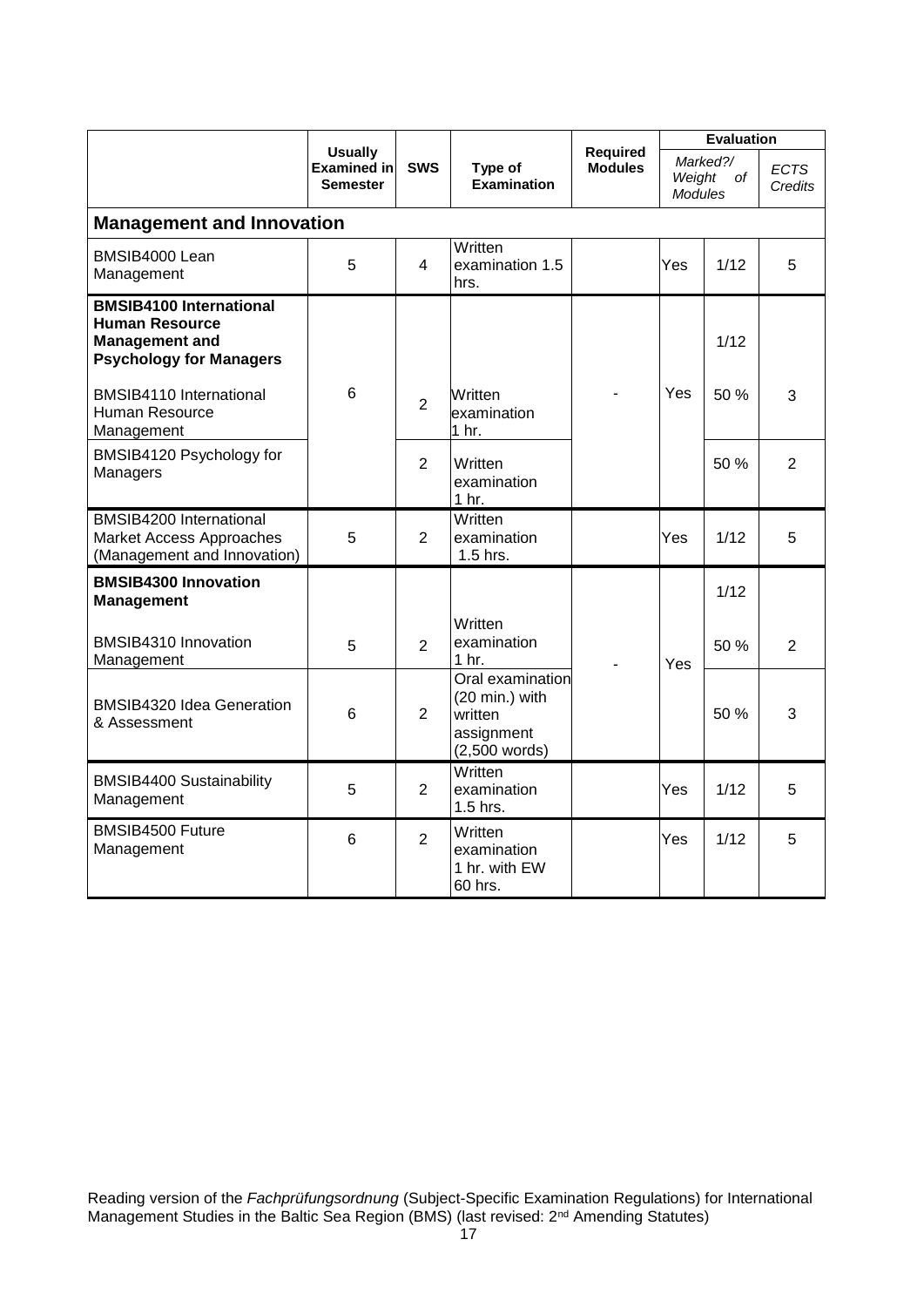|                                                                                                                 |                                                         |                |                                                                                                   |                                   |                                            | <b>Evaluation</b> |                        |
|-----------------------------------------------------------------------------------------------------------------|---------------------------------------------------------|----------------|---------------------------------------------------------------------------------------------------|-----------------------------------|--------------------------------------------|-------------------|------------------------|
|                                                                                                                 | <b>Usually</b><br><b>Examined in</b><br><b>Semester</b> | <b>SWS</b>     | Type of<br><b>Examination</b>                                                                     | <b>Required</b><br><b>Modules</b> | Marked?/<br>of<br>Weight<br><b>Modules</b> |                   | <b>ECTS</b><br>Credits |
| <b>International Finance and Trade</b>                                                                          |                                                         |                |                                                                                                   |                                   |                                            |                   |                        |
| BMSIB5000 Mergers &<br>Acquisitions                                                                             | 6                                                       | $\overline{2}$ | Written<br>examination 1 hr.<br>with EW 60 hrs.                                                   |                                   | Yes                                        | 1/12              | 5                      |
| BMSIB5100 Asset<br>Management                                                                                   | 5                                                       | $\overline{2}$ | Written<br>examination 1 hr.<br>with EW 60 hrs.                                                   |                                   | Yes                                        | 1/12              | 5                      |
| <b>BMSIB5200 Managing Value</b><br>- Business Plan                                                              | 5                                                       | $\overline{4}$ | Written<br>examination 1 hr.<br>with EW 60 hrs.                                                   |                                   | Yes                                        | 1/12              | 5                      |
| BMSIB5300 Investment<br>Strategies / Trade in the Baltic<br>Sea Region                                          | 6                                                       | 2              | Project work with<br>written<br>assignment<br>$(6,000$ words)<br>and presentation<br>(20 minutes) |                                   | Yes                                        | 1/12              | 5                      |
| BMSIB5400 Developing<br>Countries in International<br>Trade / Trade in Specific<br><b>International Markets</b> | 5                                                       | 2              | Project work with<br>written<br>assignment<br>$(6,000$ words)<br>and presentation<br>(20 minutes) |                                   | Yes                                        | 1/12              | 5                      |
| <b>BMSIB5500 International</b><br>Trade - Advanced Tools                                                        | 5                                                       | $\overline{4}$ | Written<br>examination 1 hr.<br>with EW 60 hrs.                                                   |                                   | Yes                                        | 1/12              | 5                      |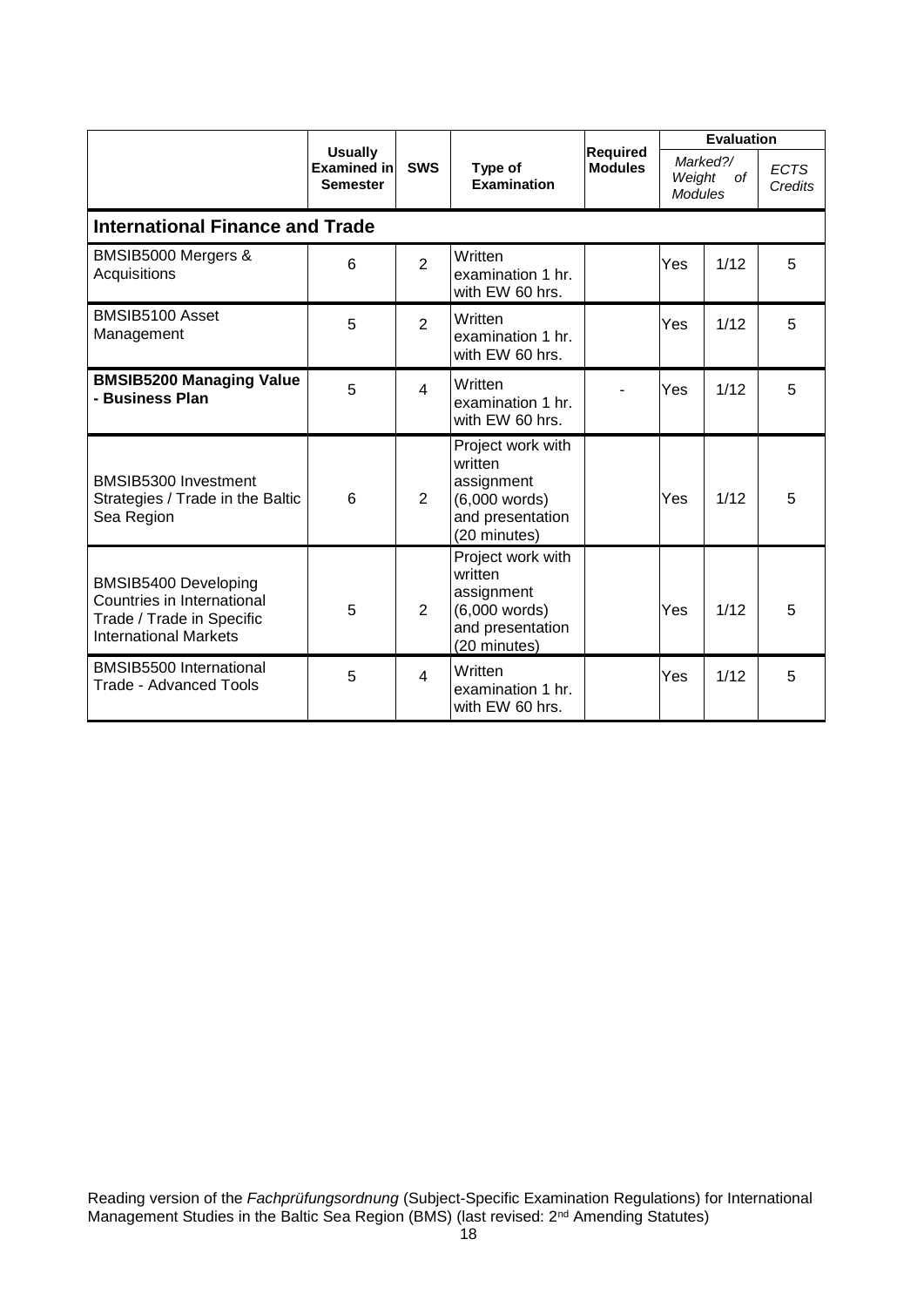|                                                                                    |                                                         |                |                                                                                                   |                                   | <b>Evaluation</b>                          |      |                        |  |  |  |
|------------------------------------------------------------------------------------|---------------------------------------------------------|----------------|---------------------------------------------------------------------------------------------------|-----------------------------------|--------------------------------------------|------|------------------------|--|--|--|
|                                                                                    | <b>Usually</b><br><b>Examined in</b><br><b>Semester</b> | <b>SWS</b>     | Type of<br><b>Examination</b>                                                                     | <b>Required</b><br><b>Modules</b> | Marked?/<br>Weight<br>of<br><b>Modules</b> |      | <b>ECTS</b><br>Credits |  |  |  |
|                                                                                    | <b>Markets and Communication</b>                        |                |                                                                                                   |                                   |                                            |      |                        |  |  |  |
| BMSIB6000 Applied<br><b>International Marketing</b>                                | 5                                                       | 4              | Project work with<br>written<br>assignment<br>$(6,000$ words)<br>and presentation<br>(20 minutes) |                                   | Yes                                        | 1/12 | 5                      |  |  |  |
| BMSIB6100 E-Marketing                                                              | 6                                                       | $\overline{2}$ | Project work with<br>written<br>assignment<br>$(6,000$ words)<br>and presentation<br>(20 minutes) |                                   | Yes                                        | 1/12 | 5                      |  |  |  |
| BMSIB6200 Intercultural<br>Media Analysis                                          | 5                                                       | $\overline{2}$ | Project work with<br>written<br>assignment<br>$(6,000$ words)<br>and presentation<br>(20 minutes) |                                   | Yes                                        | 1/12 | 5                      |  |  |  |
| <b>BMSIB6300 Business Plan</b>                                                     | 5                                                       | 4              | Project work with<br>written<br>assignment<br>$(6,000$ words)<br>and presentation<br>(20 minutes) |                                   | Yes                                        | 1/12 | 5                      |  |  |  |
| BMSIB6400 International<br>Market Access Approaches<br>(Markets and Communication) | 5                                                       | $\overline{2}$ | Written<br>examination<br>1.5 hrs.<br>with EW 30 hrs.                                             |                                   | Yes                                        |      | 5                      |  |  |  |
| <b>BMSIB6500 Social Media</b>                                                      |                                                         |                |                                                                                                   |                                   |                                            | 1/12 |                        |  |  |  |
| <b>BMSIB6510 Social Media</b><br>Marketing                                         | $6\phantom{1}$                                          | $\overline{2}$ | Written<br>assignment<br>$(2,000$ words)<br>and presentation<br>(15 minutes)                      |                                   | Yes                                        | 50 % | 3                      |  |  |  |
| <b>BMSIB6520 Social Media</b><br>Analytics                                         |                                                         | $\overline{2}$ | Written<br>assignment<br>$(2,000$ words)<br>and presentation<br>(15 minutes)                      |                                   |                                            | 50 % | 2                      |  |  |  |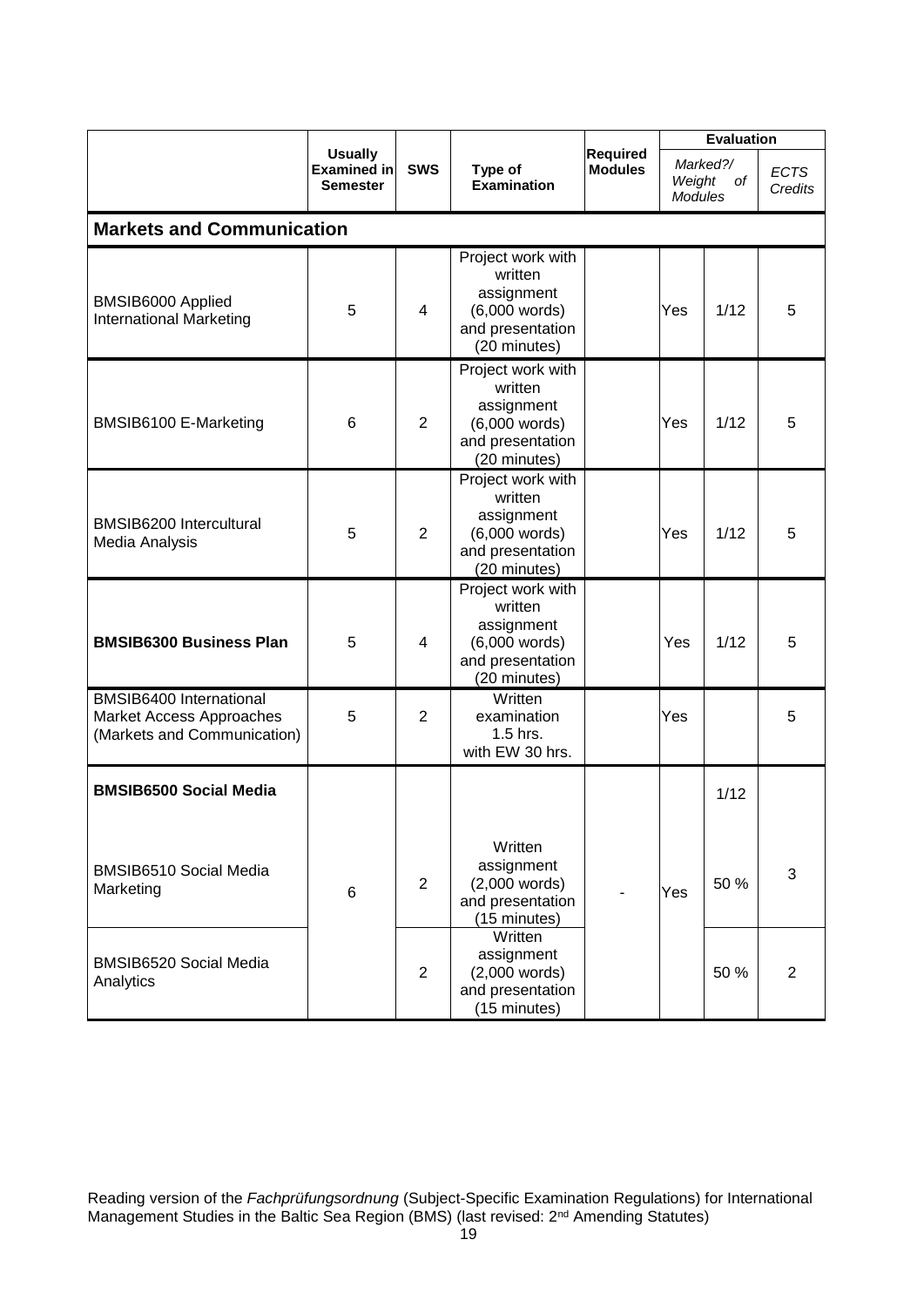|                                                      |                                                  |                |                                    |                                   |                                            | <b>Evaluation</b> |                        |
|------------------------------------------------------|--------------------------------------------------|----------------|------------------------------------|-----------------------------------|--------------------------------------------|-------------------|------------------------|
|                                                      | <b>Usually</b><br>Examined in<br><b>Semester</b> | <b>SWS</b>     | Type of<br><b>Examination</b>      | <b>Required</b><br><b>Modules</b> | Marked?/<br>Weight<br>of<br><b>Modules</b> |                   | <b>ECTS</b><br>Credits |
| <b>German Business</b>                               |                                                  |                |                                    |                                   |                                            |                   |                        |
| BMSIB7000 Introduction to<br><b>Company Taxation</b> | 5                                                | 2              | Written<br>examination<br>2 hrs.   |                                   | Yes                                        | 1/12              | 5                      |
| <b>BMSIB7100 International Tax</b><br>Planning       | 6                                                | $\overline{2}$ | Written<br>examination<br>2 hrs.   |                                   | Yes                                        | 1/12              | 5                      |
| <b>BMSIB7200 Public</b><br>Commercial Law I          | 5                                                | 4              | Written<br>examination<br>2 hrs.   |                                   | Yes                                        | 1/12              | 5                      |
| BMSIB7300 Public<br><b>Commercial Law II</b>         | 6                                                | 4              | Written<br>examination<br>$2$ hrs. |                                   | Yes                                        | 1/12              | 5                      |
| <b>BMSIB7400 Private</b><br><b>Commercial Law I</b>  | 5                                                | 4              | Written<br>examination<br>2 hrs.   |                                   | Yes                                        | 1/12              | 5                      |
| <b>BMSIB7500 Private</b><br><b>Commercial Law II</b> | 6                                                | 4              | Written<br>examination<br>2 hrs.   |                                   | Yes                                        | 1/12              | 5                      |

(3) The compulsory elective modules and languages will only be provided if at least five students have registered for the course. There is no legal claim to the provision of all compulsory elective modules. The Examination Board will decide on exceptions to the minimum required number of students.

(4) The modules that do not receive a mark will be recognised as 'passed' or not recognised with 'failed'.

(5) A practice report is a written, independent piece of work that is not marked, but receives its own ECTS score. The module can only be recognised if an assessment component that does not receive marks is recognised as 'passed'.

(6) Examinations can be held in forms other than those stipulated above if the scope of the examination is equivalent and the examination is evaluated according to the same criteria. The students must be informed at the start of teaching in each respective module (within one week after the start of the course) about the kind of examination and its scope. The examiner will select the type and scope of the examination that shall apply for all candidates in the same semester according to the following table: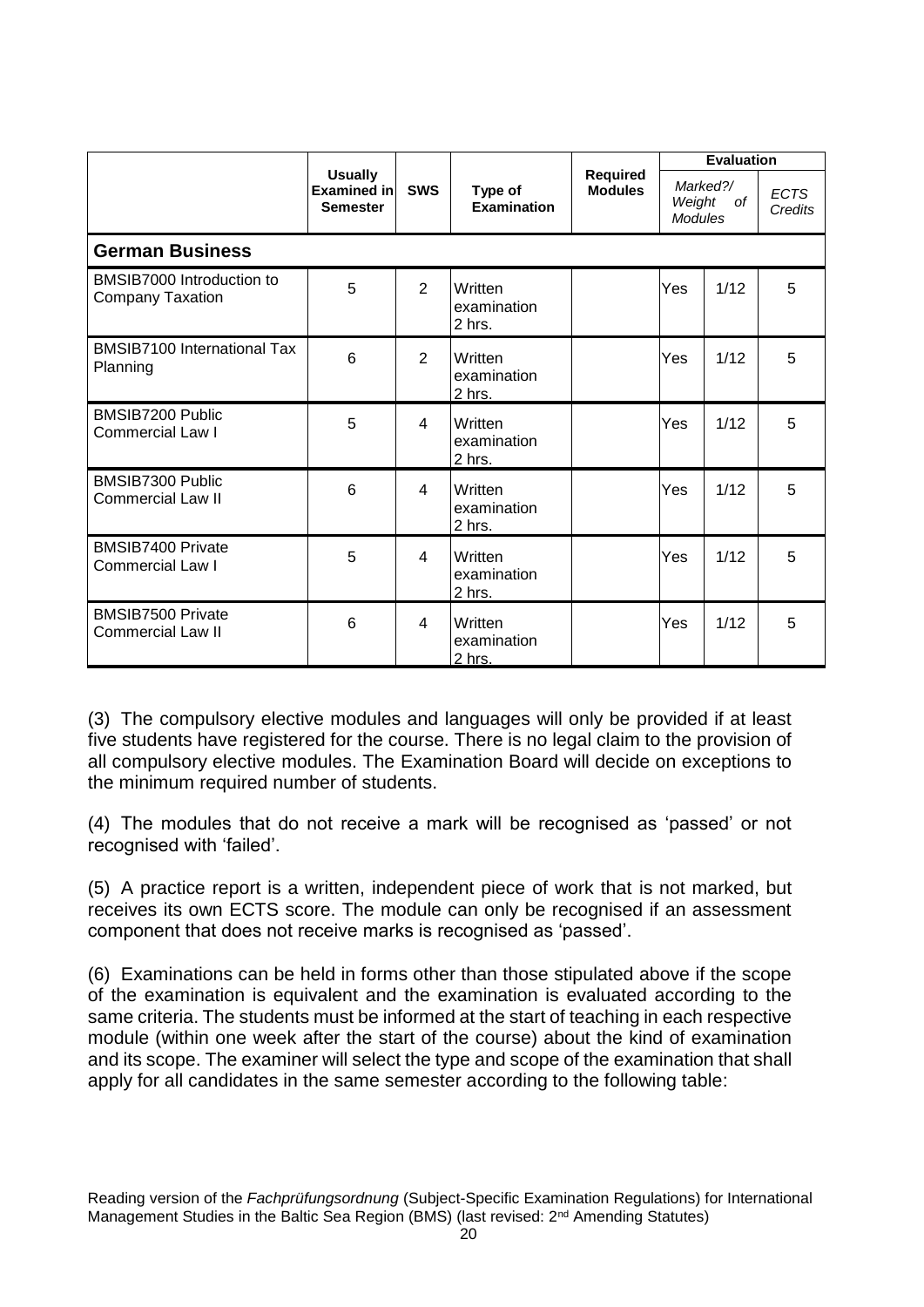| <b>Type of Examination</b>                                                             | <b>Alternative Type</b><br>of Examination I                                          | <b>Alternative Type of</b><br><b>Examination II</b>                            |
|----------------------------------------------------------------------------------------|--------------------------------------------------------------------------------------|--------------------------------------------------------------------------------|
| Written examination 2 hrs.                                                             | Oral examination<br>approx. 30 min.                                                  | Written examination<br>1 hr. with EW 60 hrs.                                   |
| Project work with written<br>assignment (6,000 words) and<br>presentation (20 minutes) | Written examination<br>2 hrs.                                                        | Written examination<br>1 hr. with EW 60 hrs.                                   |
| Oral examination approx. 30<br>min.                                                    | Written examination<br>$2$ hrs.                                                      | Written examination<br>1 hr. with EW 60 hrs.                                   |
| Oral examination (20 min.) with<br>written assignment (2,500<br>words)                 | Oral examination<br>(approx. 30 min.)                                                | Written examination<br>1 hr. with EW 60 hrs.                                   |
| Written examination 1 hr. with<br>EW 60 hrs.                                           | Written examination<br>2 hrs.                                                        | Written assignment<br>$(6,000$ words) with<br>presentation (20 min.)           |
| Written examination 1.5 hrs.<br>with EW 30 hrs.                                        | Written examination<br>2 hrs.                                                        | Written assignment<br>(6,000 words) with<br>presentation (20 min.)             |
| Languages                                                                              |                                                                                      |                                                                                |
| Written examination 2 hrs.                                                             | Written examination<br>1.5 hrs. with EW 30 hrs.                                      | Written examination 1 hr.<br>with EW 60 hrs.                                   |
| Written examination 2 hrs.<br>and oral examination<br>(approx. 15 min.)                | Written examination<br>1.5 hrs. with EW 30 hrs.<br>and oral examination<br>(15 min.) | Written examination 1 hr.<br>with EW 60 hrs. and oral<br>examination (15 min.) |

The examiner must gain approval from the Examination Board prior to announcing an alternative type of examination. Valid alternative types of examination can also be announced at the beginning of the semester on a list of all the examinations that has been approved by the Examination Board.

## **§ 11 Overall Mark of the Bachelor's Examination**

<span id="page-20-0"></span>75 % of the overall mark of the bachelor's examination comes from the weighted mean of all of the marks for the module examinations, the remaining 25 % comes from the mark for the bachelor's dissertation module, including colloquium.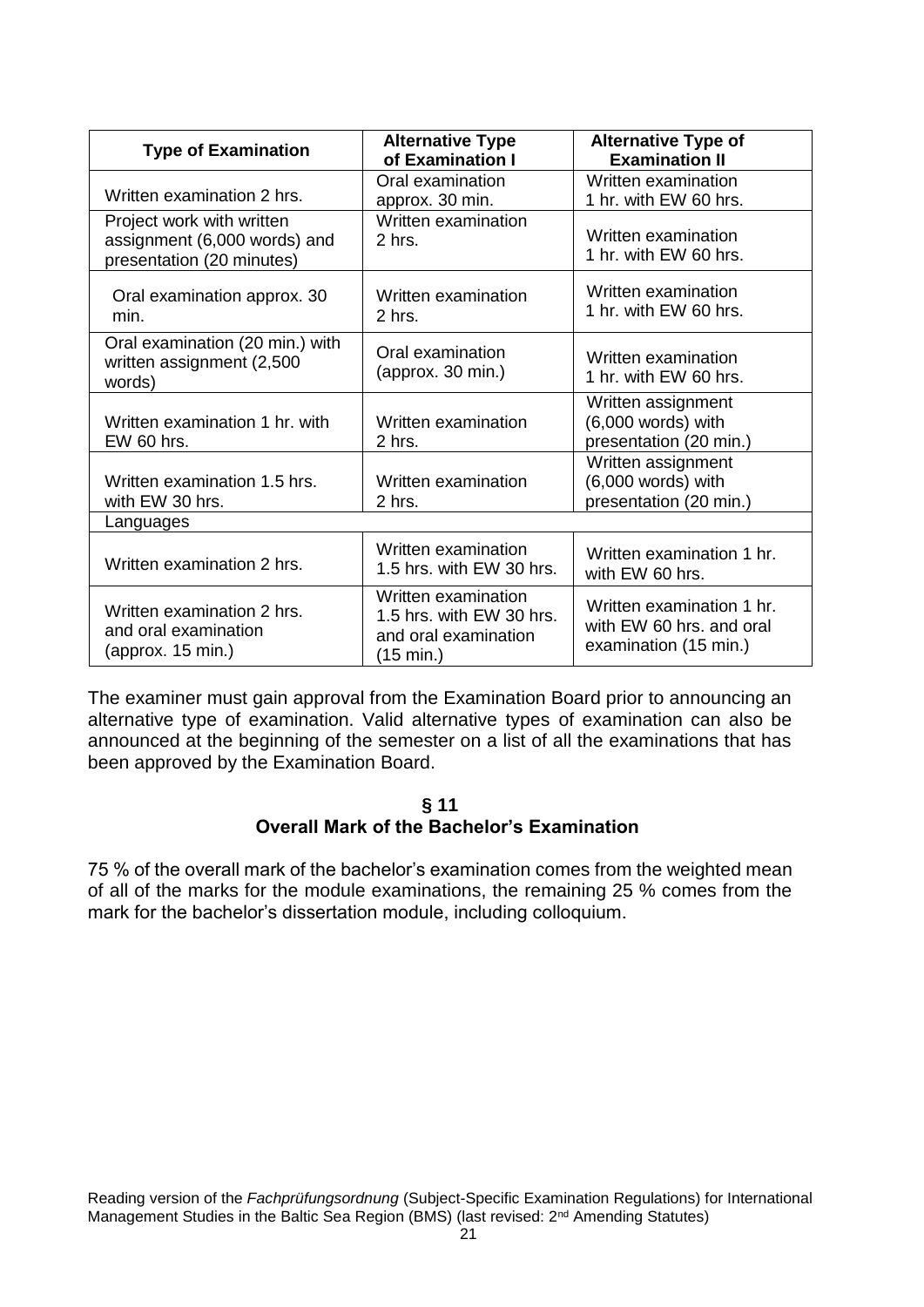| <b>Module</b>                                           | Percentage of the<br><b>Contribution to the</b> |
|---------------------------------------------------------|-------------------------------------------------|
| <b>Examinations</b>                                     | <b>Overall Mark for</b>                         |
| Business Management - Introduction & Organisation       | 2%                                              |
| <b>Intercultural Management</b>                         | 2%                                              |
| Rhetoric - Presentation & Writing Skills                | 2%                                              |
| <b>Cost Accounting</b>                                  | 2%                                              |
| Introduction to Logistics & Supply Chain Management     | 2%                                              |
| <b>Basics of Business Law</b>                           | 2%                                              |
| 2 <sup>nd</sup> Foreign Language I                      | 3%                                              |
| <b>Principles of Economics</b>                          | 2%                                              |
| <b>Business Mathematics / Statistics</b>                | 2%                                              |
| <b>Project Management</b>                               | 2%                                              |
| <b>International Law</b>                                | 2%                                              |
| 2 <sup>nd</sup> Foreign Language II                     | 3%                                              |
| <b>Corporate Finance</b>                                | 2%                                              |
| <b>International Financial Markets and Institutions</b> | 2%                                              |
| <b>Introduction to Marketing</b>                        | 2%                                              |
| <b>SAP Business Computing</b>                           | 2%                                              |
| <b>Analytical Statistics</b>                            | 2%                                              |
| 2 <sup>nd</sup> Foreign Language III                    | 3 %                                             |
| Comparative Country Studies in the Baltic Sea Region    | 2%                                              |
| <b>International Risk Management</b>                    | 2%                                              |
| Human Resources Management                              | 2%                                              |
| Principles of International Marketing                   | 2%                                              |
| <b>Introduction to Trade</b>                            | 2%                                              |
| 2 <sup>nd</sup> Foreign Language IV                     | 3%                                              |
| <b>Internship Semester</b>                              | 0%                                              |
| <b>Internship Evaluation</b>                            | 0%                                              |
| <b>Practical Insights into Global Business</b>          | $0\%$                                           |
| <b>Applied Project Management</b>                       | 0%                                              |
| Scientific Circle for Bachelor Thesis                   | 0%                                              |
| Compulsory Elective Modules (12 modules à 4 %)          | 48 %                                            |
| <b>Total</b>                                            | 100 %                                           |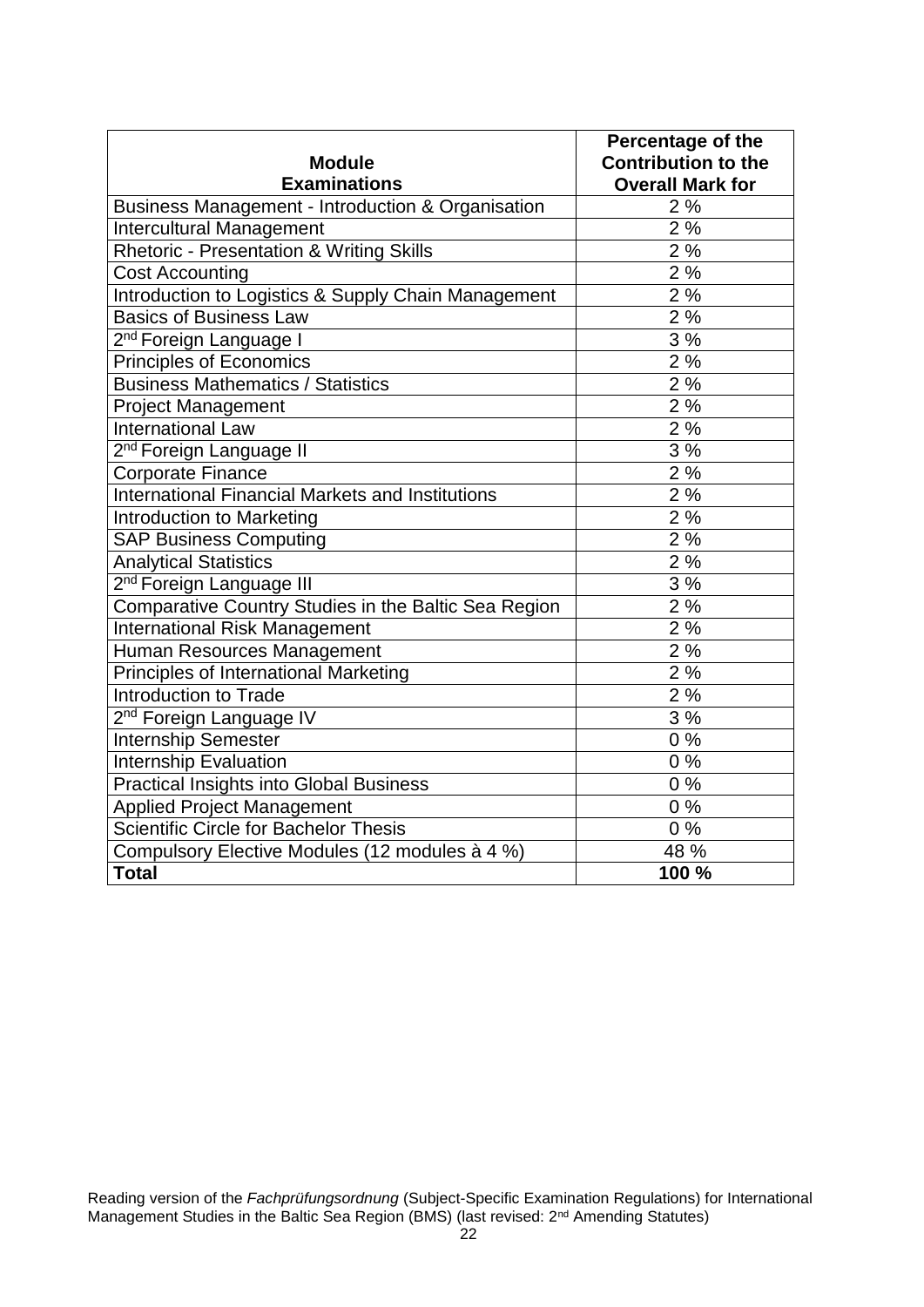## **§ 12 Degree**

<span id="page-22-0"></span>The degree of 'Bachelor of Arts', abbreviated as B.A., shall be awarded on successful completion of the bachelor's examination in the bachelor's degree course International Management Studies in the Baltic Sea Region (BMS).

## **§ 13 Examination Certificate and Degree Certificate**

<span id="page-22-2"></span><span id="page-22-1"></span>The candidate will receive the examination certificate (§ 29 of the General Examination Regulations) and certificate announcing the bestowal of the university degree (§ 30 General Examination Regulations) in both German and English.

# **Part 3 Final Provisions**

## **§ 14 Interim Regulations**

<span id="page-22-3"></span>(1) These Subject-Specific Examination Regulations apply for the first time to students who enrolled for the bachelor's degree course International Management Studies in the Baltic Sea Region (BMS) in winter semester 2017/2018. They do not apply to students who were previously enrolled.

(2) The Subject-Specific Examination Regulations for the bachelor's degree course Baltic Management Studies at UAS Stralsund of 9 July 2013, in the version of the First Amending Statutes of the Subject-Specific Examination Regulations of 25 April 2017 continue to apply for students who started their studies in the bachelor's degree course Baltic Management Studies prior to winter semester 2017/2018, however, no longer than 31 August 2024.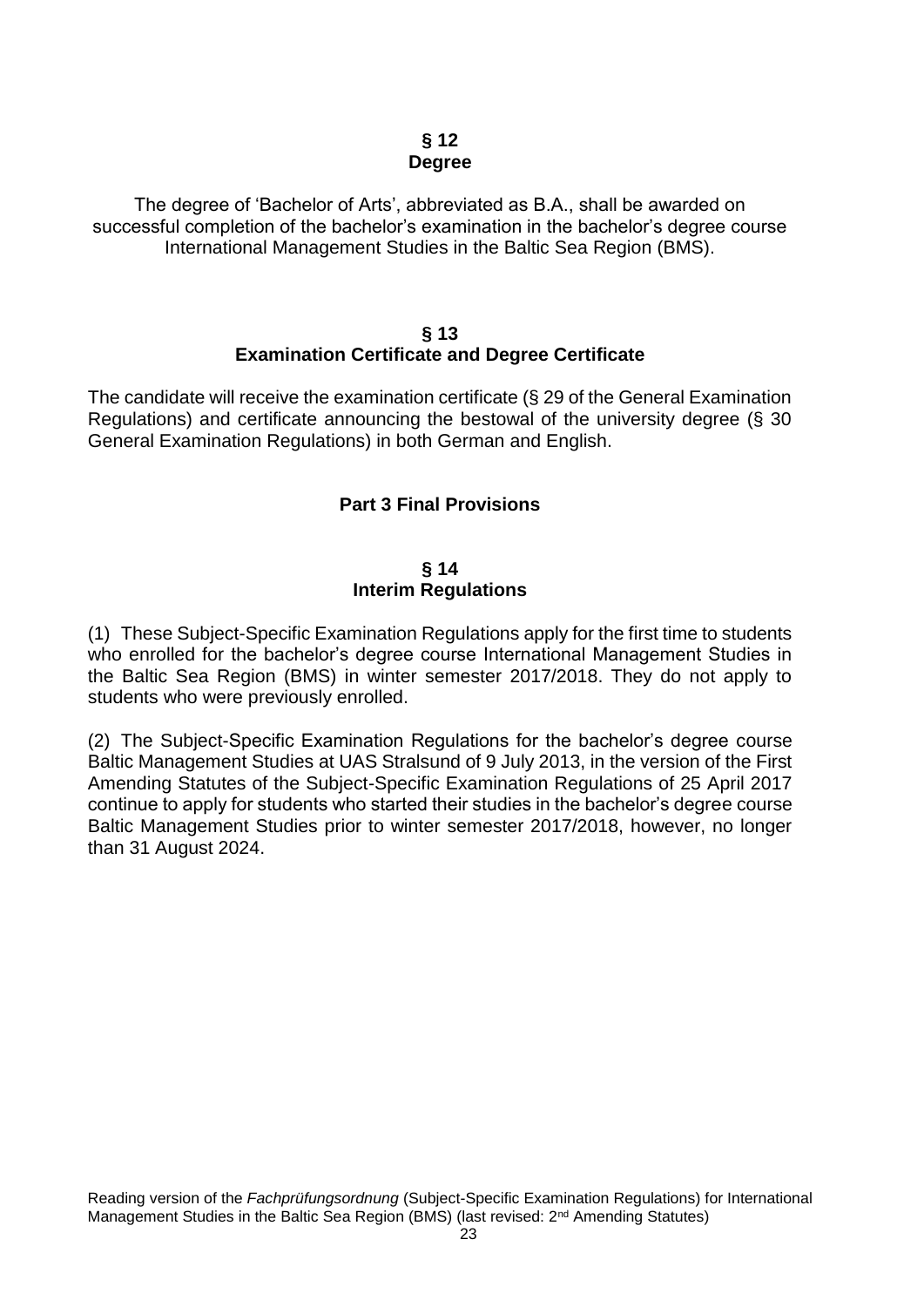## **§ 15 Entry into Force**

<span id="page-23-0"></span>(1) These Subject-Specific Examination Regulations enter into force on the day after they have been published on UAS Stralsund's website.

(2) The Subject-Specific Examination Regulations for the degree course Baltic Management Studies at UAS Stralsund of 9 July 2013 cease to have effect on the entry into force of these Study Regulations.

Issued on the basis of the resolution made by the Senate of UAS Stralsund of 20 June 2017 and following approval from the Rector of 21 June 2017.

Stralsund, 21 June 2017

## **The Rector of Hochschule Stralsund, University of Applied Sciences, Dr. Matthias Straetling**

<span id="page-23-1"></span>*Publication note: These statutes were published on UAS Stralsund's website on 17 July 2017.*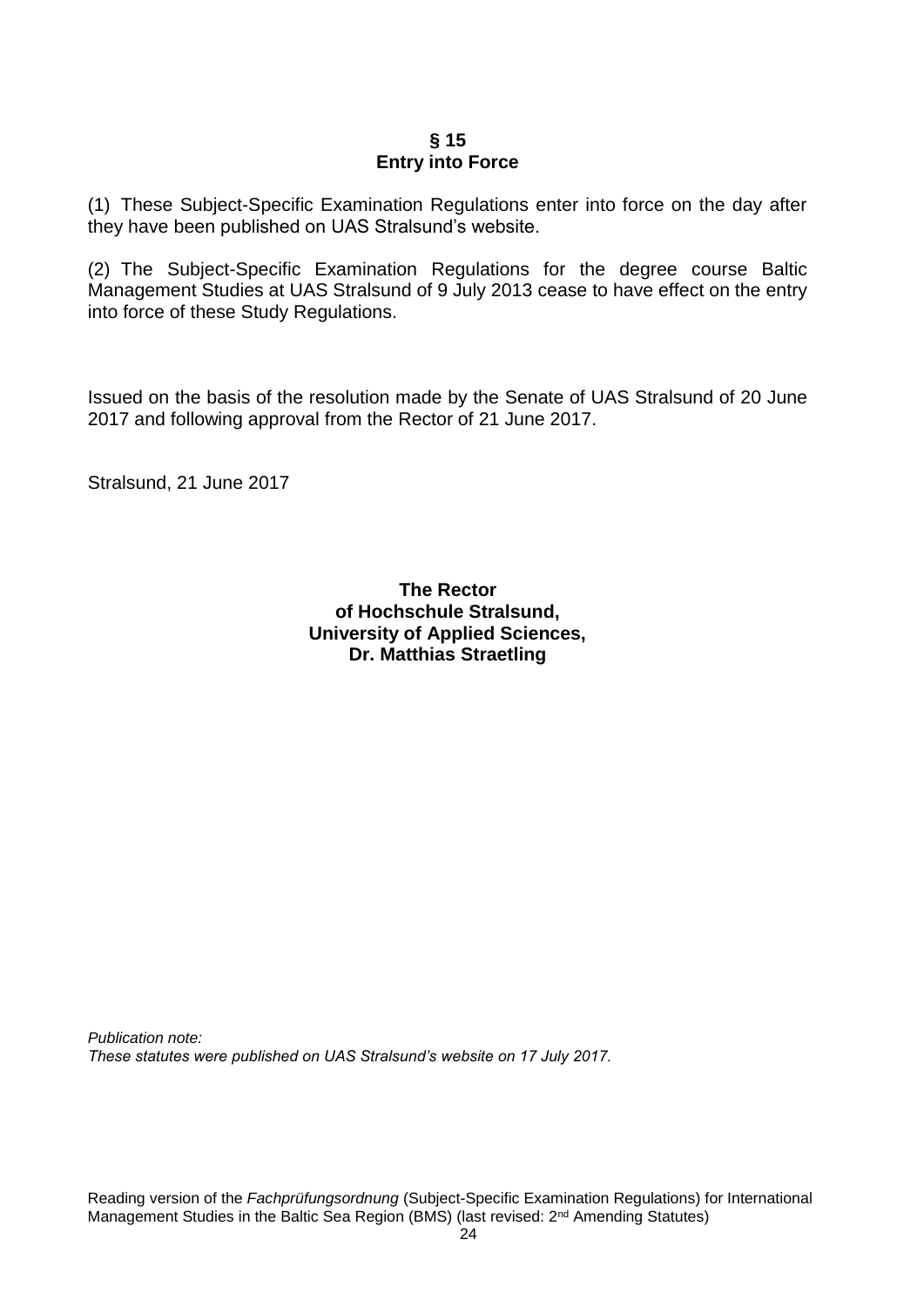# **Diploma Supplement**

This Diploma Supplement model was developed by the European Commission, Council of Europe and UNESCO/CEPES. The purpose of the supplement is to provide sufficient independent data to improve the international 'transparency' and fair academic and professional recognition of qualifications (diplomas, degrees, certificates, etc.). It is designed to provide a description of the nature, level, context, content and status of the studies that were pursued and successfully completed by the individual named on the original qualification to which this supplement is appended.

It should be free from any value judgements, equivalence statements or suggestions about recognition. Information in all eight sections should be provided. Where information is not provided, an explanation should give the reason why.

- 1. HOLDER OF QUALIFICATION
- *1.1 Family Name* Musterfrau
- *1.2 First Name* Sabine
- *1.3 Date, Place, Country of Birth* 19XX-XX-XX, Musterstadt, Musterland
- *1.4 Student ID Number or Code* not of public interest
- 2. QUALIFICATION
- *2.1 Name of Qualification (full, abbreviated; in original language)* Bachelor of Arts, B.A.; Bachelor of Arts
- *2.2 Main Field(s) of Study* International Management Studies in the Baltic Sea Region (BMS)
- *2.3 Institution Awarding the Qualification (in original language)* Hochschule Stralsund - University of Applied Sciences Status (Type / Control) Fachhochschule (University of Applied Sciences / State Institution)
- *2.4 Institution Administering Studies (in original language)* same as 2.3
- *2.5 Language(s) of Instruction/Examination* English and one second foreign language

## Certification Date: 20XX-XX-XX

\_\_\_\_\_\_\_\_\_\_\_\_\_\_\_\_\_\_\_\_\_\_\_\_\_ Chairman Examination Committee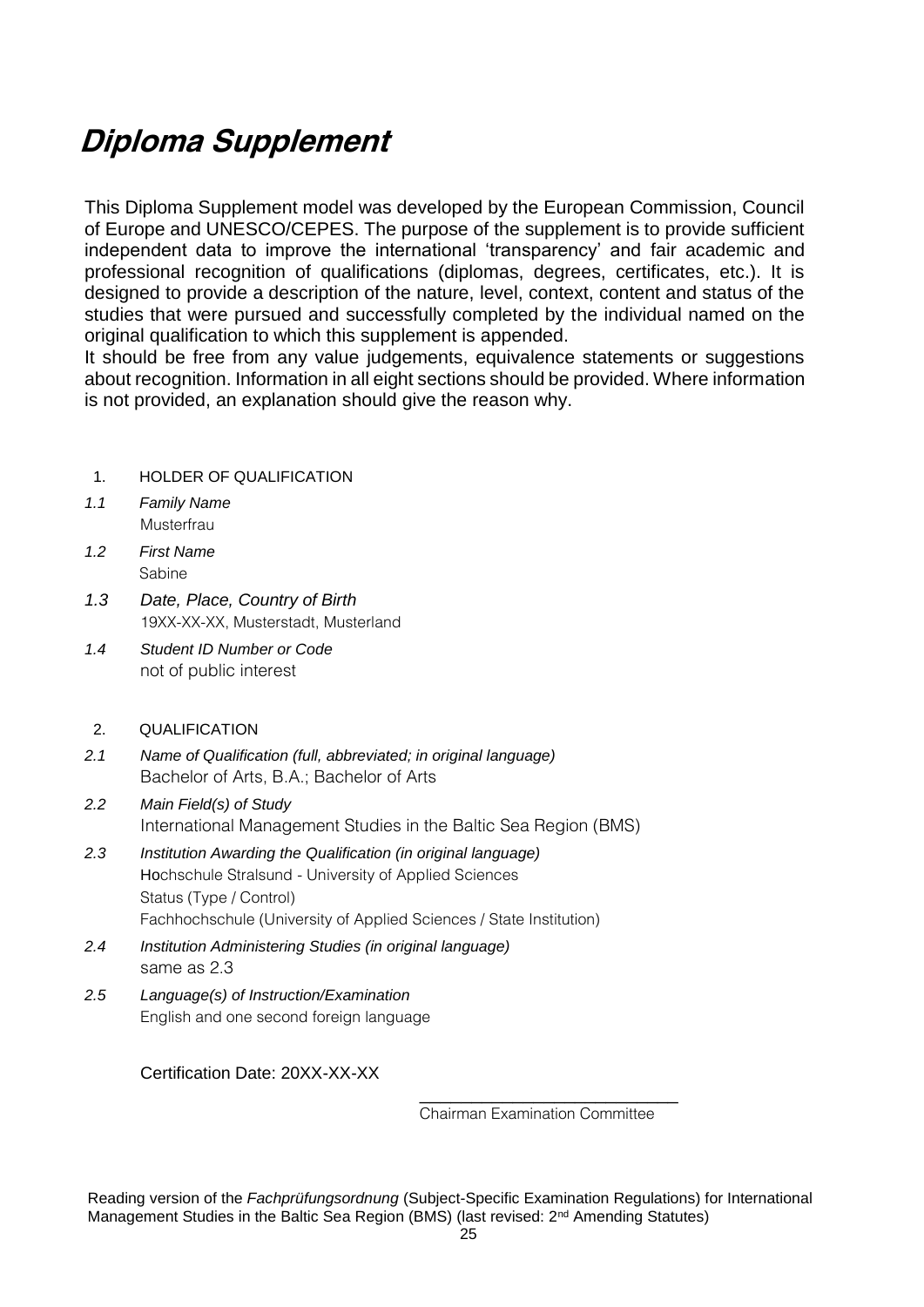## 3. LEVEL OF QUALIFICATION

## 3.1 Level

First–level degree: the programme consists of two parts, i.e. the basic studies and the specialisation

courses, and includes a mandatory internship semester and a semester spent abroad.

## 3.2 Official Length of Programme

8 semesters (4 years), 16 weeks of classes per semester, 30 ECTS credits per semester, 20 weeks of internship in semester 7, one semester spent abroad (either internship or study semester), Bachelor thesis included in semester 8

3.3 Access Requirements Abitur (secondary school-leaving certificate) or equivalent (cf. sec. 8.7)

## 4. CONTENTS AND RESULTS GAINED

## 4.1 Mode of Study

Full time, one internship semester, one semester abroad

4.2 Programme Requirements/Qualification Profile of the Graduate

This international undergraduate degree course provides students with: profound management competence, language skills, choices for specialisation (Majors), social and cross cultural competence. All lectures are held in English. Business English and a second foreign language (such as Norwegian, Polish, Russian or Swedish) are obligatory. The modular structure offers the flexibility to study abroad and to do the mandatory internship in any of semesters four to seven. Students of the final year write a Bachelor thesis on topics related to international business. All classes are strictly practice oriented and held in small study groups with an individual learning and teaching atmosphere. The close contact to the professors and the high degree of commitment and classroom activities prove highly stimulating to the studies. The graduates are well prepared to work in an international environment, due to the degree course's strong focus on the present and future needs of the business world.

4.3 Programme Details

See "Zeugnis über die Bachelorprüfung" (Final Examination Certificate) for subjects tested in final examinations (written and oral) and topic of thesis, including evaluations.

4.4 Grading Scheme

For general grading scheme cf. sec. 8.6.

4.5 Overall Classification (in original language) sehr gut (1,3)

> Based on comprehensive Final Examination (written 75 %, thesis 25 %); cf. "Zeugnis über die Bachelorprüfung" (Final Examination Certificate).

Certification Date: 20XX-XX-XX

\_\_\_\_\_\_\_\_\_\_\_\_\_\_\_\_\_\_\_\_\_\_\_\_\_\_\_\_\_\_ Chairman Examination Committee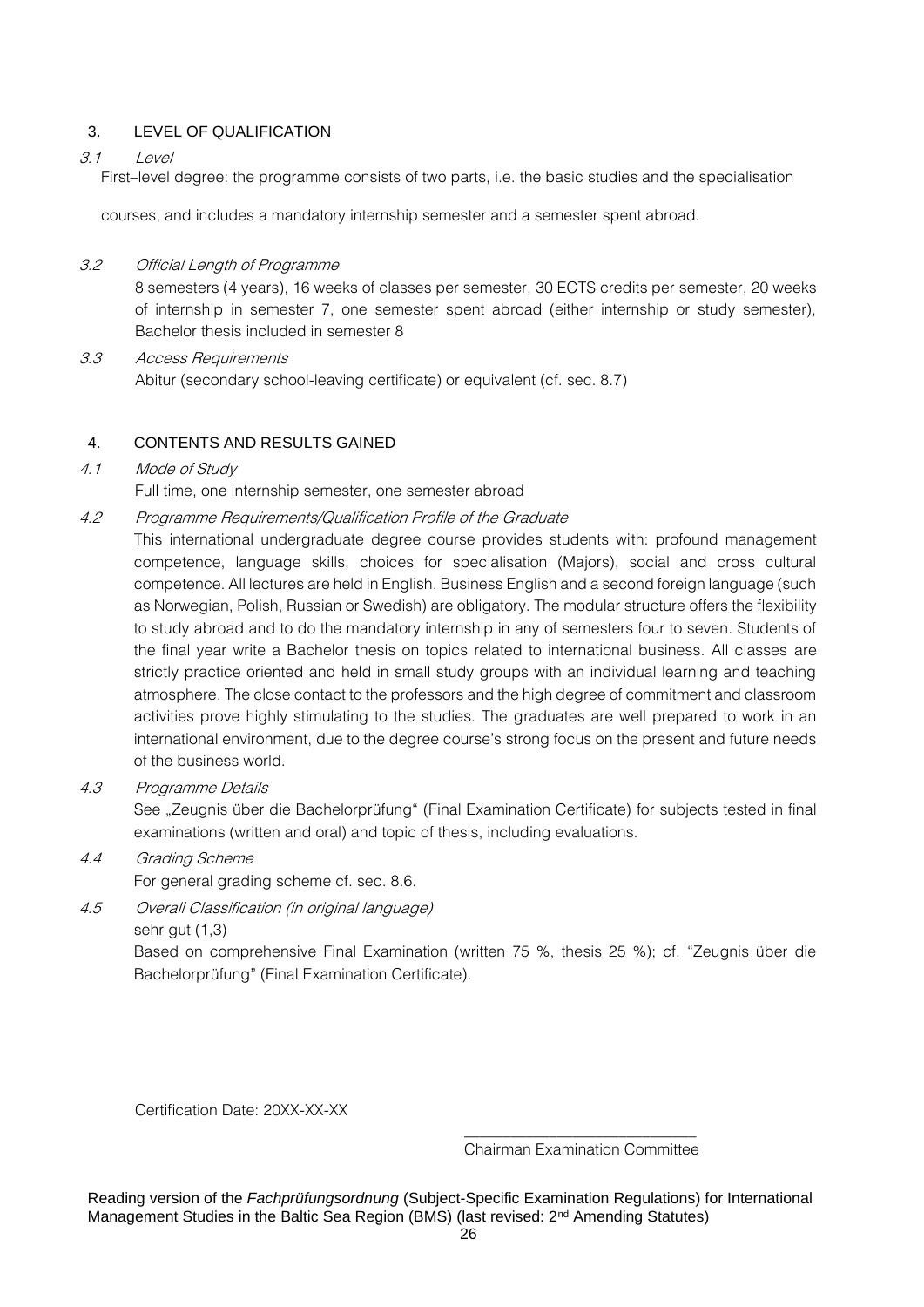## **5. FUNCTION OF QUALIFICATION**

5.1 Access to Further Study Degree allows access to Master level programmes

## 5.2 Professional Status

The award "Bachelor of Arts" entitles graduates to work in middle-management positions in those

fields of business for which the degree was awarded.

## **6. ADDITIONAL INFORMATION**

## 6.1 Additional Information

Accredited (cf. sec. 8.3 below) by FIBAA (Foundation for International BUSINESS Administration Accreditation, Stiftung der Deutschen, Österreichischen und Schweizer Wirtschaft) on 2012-04-26.

## 6.2 Further Information Sources

On the institution: www.hochschule-stralsund.de; on the programme www.hochschue-stralsund.de > studium.

For national information sources cf. sec. 8.8.

## **7. CERTIFICATION**

This Diploma Supplement refers to the following original documents:

Urkunde über die Verleihung des Grades vom 20XX-XX-XX

Prüfungszeugnis vom 20XX-XX-XX

Transcript of Records vom 20XX-XX-XX

Certification Date: 20XX-XX-XX

\_\_\_\_\_\_\_\_\_\_\_\_\_\_\_\_\_\_\_\_\_\_\_\_\_\_\_\_\_\_ Chairman Examination Committee

## **8. NATIONAL HIGHER EDUCATION SYSTEM**

The information on the national higher education system on the following pages provides a context for the qualification and the type of higher education institution that awarded it.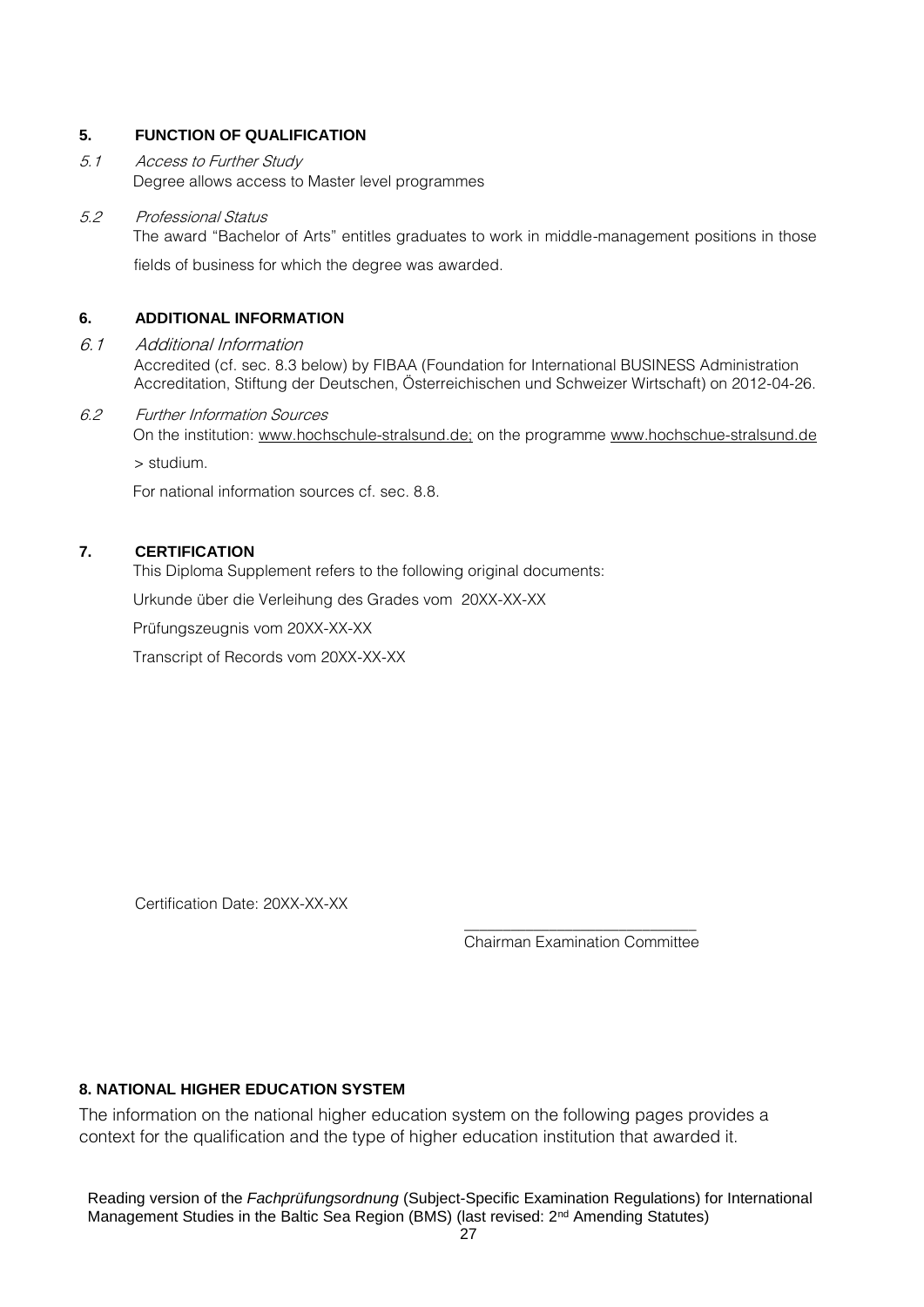## **8. INFORMATION ON THE GERMAN HIGHER EDUCATION SYSTEM<sup>1</sup>**

## **8.1 Types of Institutions and Institutional Status**

Higher education (HE) studies in Germany are offered at three types of Higher Education Institutions (HEI)*.* 2

*- Universitäten* (Universities) including various specialized institutions, offer the whole range of academic disciplines. In the German tradition, universities focus in particular on basic research so that advanced stages of study have mainly theoretical orientation and research-oriented components.

*- Fachhochschulen* (Universities of Applied Sciences) concentrate their study programmes in engineering and other technical disciplines, business-related studies, social work, and design areas. The common mission of applied research and development implies a distinct application-oriented focus and professional character of studies, which include integrated and supervised work assignments in industry, enterprises or other relevant institutions.

*- Kunst- und Musikhochschulen* (Universities of Art/Music) offer studies for artistic careers in fine arts, performing arts and music; in such fields as directing, production, writing in theatre, film, and other media; and in a variety of design areas, architecture, media and communication.

Higher Education Institutions are either state or state-recognized institutions. In their operations, including the organization of studies and the designation and award of degrees, they are both subject to higher education legislation.

## **Table 1: Institutions, Programmes and Degrees in German Higher Education**

## **8.2 Types of Programmes and Degrees Awarded**

Studies in all three types of institutions have traditionally been offered in integrated "long" (one-tier) programmes leading to *Diplom*- or *Magister Artium* degrees or completed by a *Staatsprüfung* (State Examination).

Within the framework of the Bologna-Process one-tier study programmes are successively being replaced by a two-tier study system. Since 1998, a scheme of first- and second-level degree programmes (Bachelor and Master) was introduced to be offered parallel to or instead of integrated "long" programmes. These programmes are designed to provide enlarged variety and flexibility to students in planning and pursuing educational objectives, they also enhance international compatibility of studies.

The German Qualification Framework for Higher Education Degrees<sup>3</sup>, the German Qualifications Framework for Lifelong Learning<sup>4</sup> and the European Qualifications Framework for Lifelong Learning<sup>5</sup> describe the degrees of the German Higher Education System. They contain the classification of the qualification levels as well as the resulting qualifications and competencies of the graduates.

For details cf. sec. 8.4.1, 8.4.2, and 8.4.3 respectively. Table 1 provides a synoptic summary.

## **8.3 Approval/Accreditation of Programmes and Degrees**

To ensure quality and comparability of qualifications, the organization of studies and general degree requirements have to conform to principles and regulations established by the Standing Conference of the Ministers of Education and Cultural Affairs of the *Länder* in the Federal Republic of Germany (KMK). 6 In 1999, a system of accreditation for programmes of study has become operational under the control of an Accreditation Council at national level. All new programmes have to be accredited under this scheme; after a successful accreditation they receive the quality-label of the Accreditation Council.<sup>7</sup>

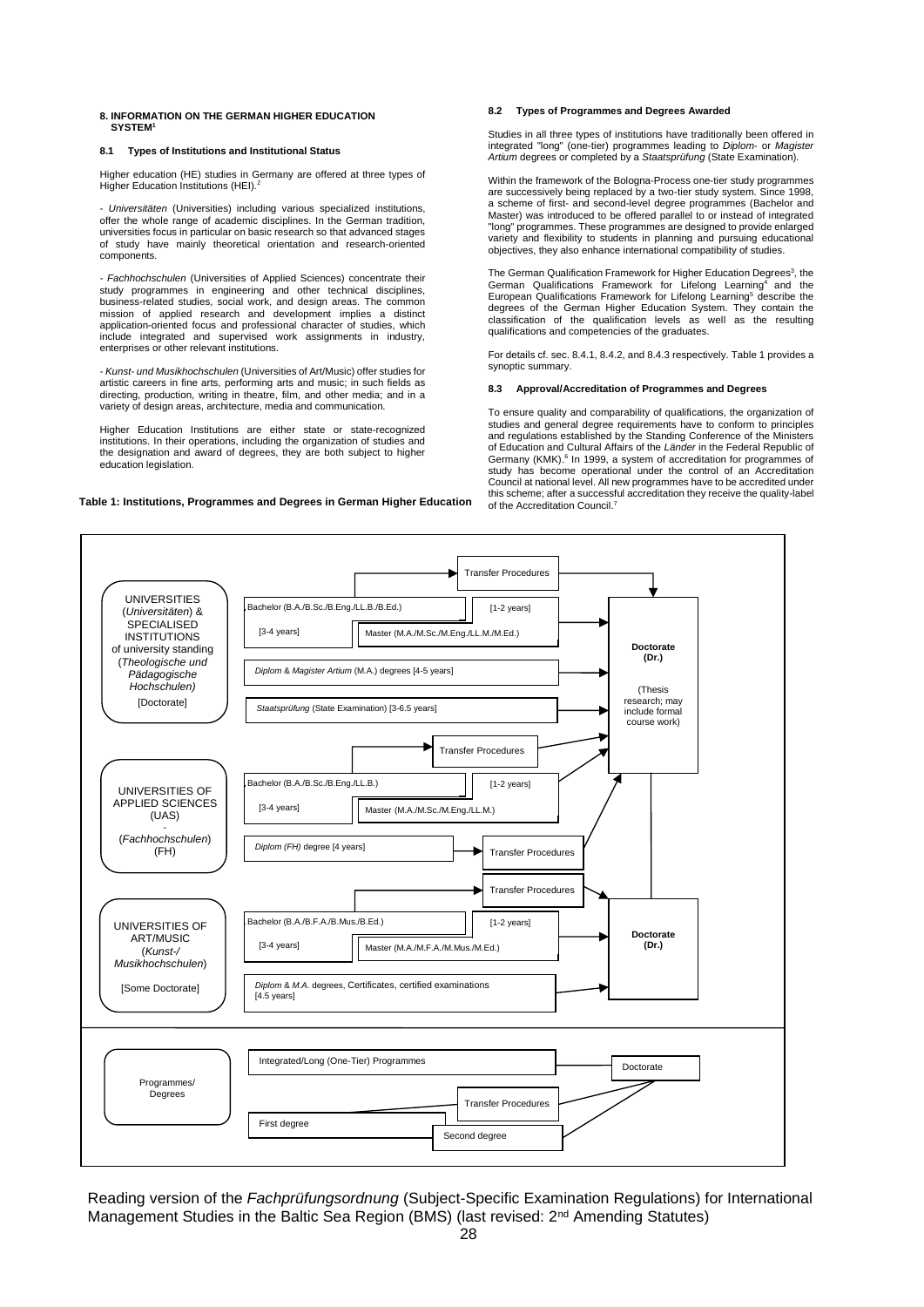## **8.4 Organization and Structure of Studies**

The following programmes apply to all three types of institutions. Bachelor's and Master's study courses may be studied consecutively, at various higher education institutions, at different types of higher education institutions and with phases of professional work between the first and the second qualification. The organization of the study programmes makes use of modular components and of the European Credit Transfer and Accumulation System (ECTS) with 30 credits corresponding to one semester.

## **8.4.1 Bachelor**

Bachelor degree study programmes lay the academic foundations, provide methodological skills and lead to qualifications related to the professional field. The Bachelor degree is awarded after 3 to 4 years.

The Bachelor degree programme includes a thesis requirement. Study courses leading to the Bachelor degree must be accredited according to the Law establishing a Foundation for the Accreditation of Study Programmes in Germany.<sup>8</sup>

First degree programmes (Bachelor) lead to Bachelor of Arts (B.A.), Bachelor of Science (B.Sc.), Bachelor of Engineering (B.Eng.), Bachelor of Laws (LL.B.), Bachelor of Fine Arts (B.F.A.), Bachelor of Music (B.Mus.) or Bachelor of Education (B.Ed.).

The Bachelor degree corresponds to level 6 of the German Qualifications Framework/ European Qualifications Framework.

## **8.4.2 Master**

Master is the second degree after another 1 to 2 years. Master study programmes may be differentiated by the profile types "practice-oriented" and "research-oriented". Higher Education Institutions define the profile.

The Master degree study programme includes a thesis requirement. Study programmes leading to the Master degree must be accredited according to the Law establishing a Foundation for the Accreditation of Study<br>Programmes in Germany.<sup>9</sup>

Second degree programmes (Master) lead to Master of Arts (M.A.), Master of Science (M.Sc.), Master of Engineering (M.Eng.), Master of Laws (LL.M), Master of Fine Arts (M.F.A.), Master of Music (M.Mus.) or Master of Education (M.Ed.). Master study programmes, which are designed for continuing education may carry other designations (e.g. MBA<sup>)</sup>

The Master degree corresponds to level 7 of the German Qualifications Framework/ European Qualifications Framework.

## **8.4.3 Integrated "Long" Programmes (One-Tier):** *Diplom* **degrees,** *Magister Artium, Staatsprüfung*

An integrated study programme is either mono-disciplinary (*Diplom* degrees, most programmes completed by a *Staatsprüfung*) or comprises a combination of either two major or one major and two minor fields (*Magister Artium*). The first stage (1.5 to 2 years) focuses on broad<br>orientations and foundations of the field(s) of study. An Intermediate<br>Examination (*Diplom-Vorprüfung* for *Diplom* degrees; Zwisc*henprüfung* or credit requirements for the *Magister Artium*) is prerequisite to enter the second stage of advanced studies and specializations. Degree requirements include submission of a thesis (up to 6 months duration) and comprehensive final written and oral examinations. Similar regulations apply to studies leading to a *Staatsprüfung*. The level of qualification is equivalent to the Master level.

- Integrated studies at *Universitäten (U)* last 4 to 5 years (*Diplom* degree, *Magister Artium*) or 3 to 6.5 years (*Staatsprüfung*). The *Diplom* degree is awarded in engineering disciplines, the natural sciences as well as economics and business. In the humanities, the corresponding degree is usually the *Magister Artium (M.A.)*. In the social sciences, the practice varies as a matter of institutional traditions. Studies preparing for the legal, medical and pharmaceutical professions are completed by a *Staatsprüfung*. This applies also to studies preparing for teaching professions of some *Länder*.

The three qualifications (*Diplom*, *Magister Artium* and *Staatsprüfung*) are academically equivalent and correspond to level 7 of the German Qualifications Framework/ European Qualifications Framework.

They qualify to apply for admission to doctoral studies. Further prerequisites for admission may be defined by the Higher Education Institution, cf. sec. 8.5.

- Integrated studies at *Fachhochschulen (FH)/Universities of Applied Sciences (UAS)* last 4 years and lead to a *Diplom (FH)* degree which corresponds to level 6 of the German Qualifications Framework/ European Qualifications Framework.

While the *FH*/UAS are non-doctorate granting institutions, qualified graduates may apply for admission to doctoral studies at doctorate-granting institutions, cf. sec. 8.5.

- Studies at *Kunst- and Musikhochschulen* (Universities of Art/Music etc.) are more diverse in their organization, depending on the field and individual objectives. In addition to *Diplom/Magister* degrees, integrated study programme awards include Certificates and certified examinations for specialized areas and professional purposes.

## **8.5 Doctorate**

Universities as well as specialized institutions of university standing and some Universities of Art/Music are doctorate-granting institutions. Formal prerequisite for admission to doctoral work is a qualified Master (UAS and U), a *Magister* degree*,* a *Diplom*, a *Staatsprüfung*, or a foreign equivalent. Comparable degrees from universities of art and music can in exceptional cases (study programmes such as music theory, musicology, pedagogy of arts and music, media studies) also formally qualify for doctoral work. Particularly qualified holders of a Bachelor or a *Diplom (FH)* degree may also be admitted to doctoral studies without acquisition of a further degree by means of a procedure to determine their aptitude. The universities respectively the doctorate-granting institutions regulate entry to a doctorate as well as the structure of the procedure to determine aptitude. Admission further requires the acceptance of the Dissertation research

project by a professor as a supervisor. The doctoral degree corresponds to level 8 of the German Qualifications Framework/ European Qualifications Framework.

## **8.6 Grading Scheme**

The grading scheme in Germany usually comprises five levels (with numerical equivalents; intermediate grades may be given): "*Sehr Gut*" (1)<br>= Very Good; "G*ut"* (2) = Good; "*Befriedigend*" (3) = Satisfactory;<br>"*Ausreichend*" (4) = Sufficient; "*Nicht ausreichend*" (5) designations of grades may vary in some cases and for doctoral degrees. In addition, grade distribution tables as described in the ECTS Users' Guide are used to indicate the relative distribution of grades within a reference group.

## **8.7 Access to Higher Education**

The General Higher Education Entrance Qualification (*Allgemeine Hochschulreife*, *Abitur*) after 12 to 13 years of schooling allows for admission to all higher educational studies. Specialized variants (*Fachgebundende Hochschulreife*) allow for admission at Fachhochschulen (UAS), universities and equivalent higher education institutions, but only in particular disciplines. Access to study programmes at *Fachhochschulen* (UAS) is also possible with a *Fachhochschulreife*, which can usually be acquired after 12 years of schooling. Admission to study programmes at Universities of Art/Music and comparable study programmes at other higher education institutions as well as admission to a study programme in sports may be based on other or additional evidence demonstrating individual aptitude.

Applicants with a vocational qualification but without a school-based higher education entrance qualification are entitled to a general higher<br>education entrance qualification and thus to access to all study education entrance qualification and thus to access to all study<br>programmes, provided they have obtained advanced further training<br>certificates in particular state-regulated vocational fields (e.g.<br>*Meister/Meisterin im Ha* a state-regulated vocational education of at least two years' duration plus professional practice of normally at least three years' duration, after having successfully passed an aptitude test at a higher education institution or other state institution; the aptitude test may be replaced by successfully completed trial studies of at least one year's duration.<sup>10</sup> Higher Education Institutions may in certain cases apply additional admission procedures.

## **8.8 National Sources of Information**

- *Kultusministerkonferenz (KMK)* [Standing Conference of the Ministers of Education and Cultural Affairs of the *Länder* in the Federal Republic of Germany]; Graurheindorfer Str.157, D-53117 Bonn;
- Fax: +49[0]228/501-777; Phone: +49[0]228/501-0 Central Office for Foreign Education *(ZaB)* as German NARIC; www.kmk.org; E-Mail: zab@kmk.org
- "Documentation and Educational Information Service" as German EURYDICE-Unit, providing the national dossier on the education system (http://www.kmk.org/dokumentation/zusammenarbeit-auf europaeischer-ebene-im-eurydice-informationsnetz.html; E-Mail: eurydice@kmk.org)
- *Hochschulrektorenkonferenz (HRK)* [German Rectors' Conference]; Ahrstrasse 39, D-53175 Bonn; Fax: +49[0]228/887-110; Phone: +49[0]228/887-0; www.hrk.de; E-Mail: post@hrk.de
- "Higher Education Compass" of the German Rectors' Conference features comprehensive information on institutions, programmes of<br>study, etc. [\(www.higher-education-compass.de\)](http://www.higher-education-compass.de/)

Management Studies in the Baltic Sea Region (BMS) (la

<sup>&</sup>lt;sup>1</sup> The information covers only aspects directly relevant to purposes of the Diploma Supplement. All information as of January 2015.

**ect-S** Students receive a formal degree and carry out an apprenticeship at <sup>2</sup> *Berufsakademien* are not considered as Higher Education Institutions, they only exist in some of the *Länder*. They offer educational programmes in close cooperation with private companies. the company. Some *Berufsakademien* offer Bachelor courses which are recognized as an academic degree if they are accredited by a German accreditation agency.